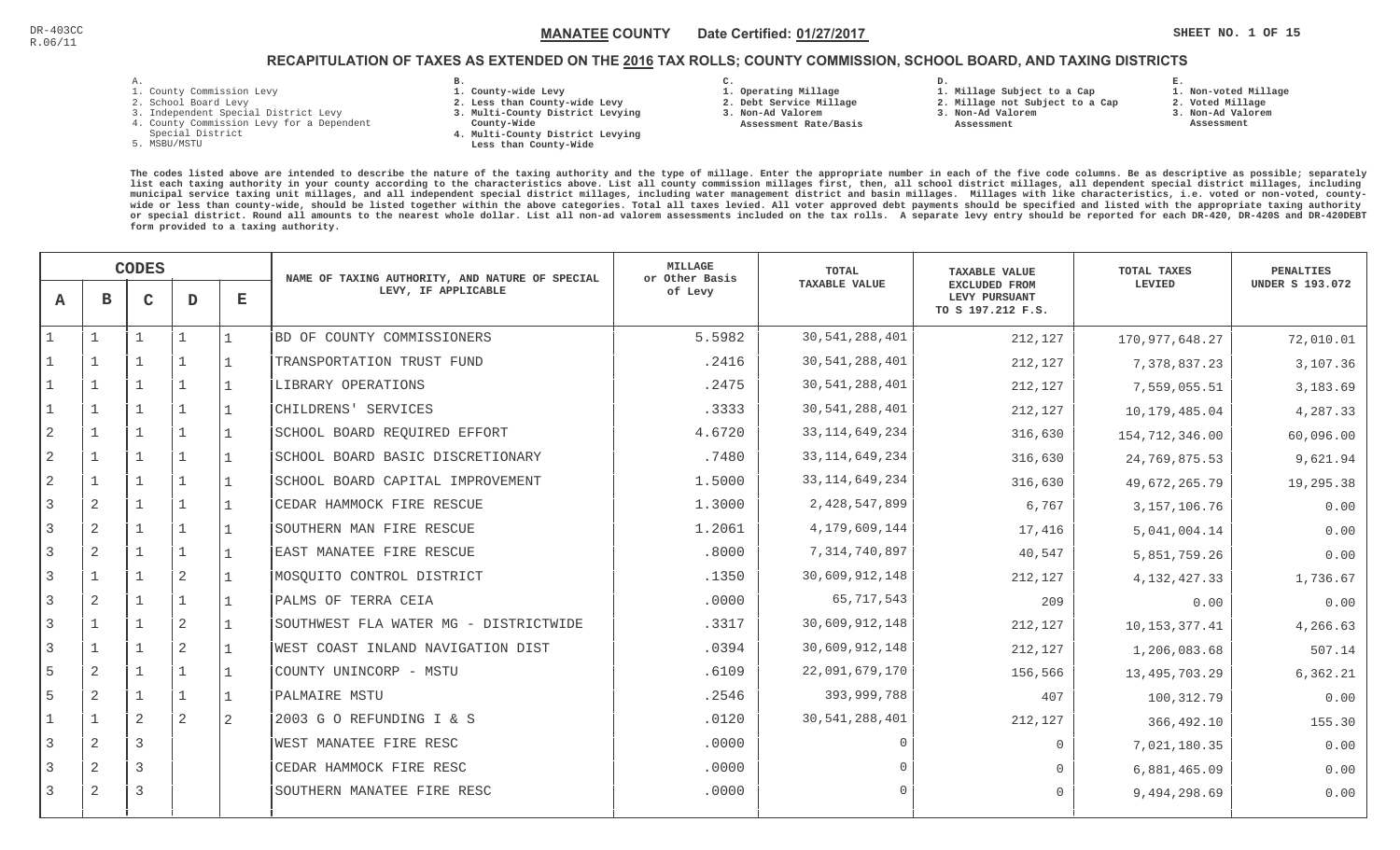**1. Non-voted Millage**

# RECAPITULATION OF TAXES AS EXTENDED ON THE <u>2016</u> TAX ROLLS; COUNTY COMMISSION, SCHOOL BOARD, AND TAXING DISTRICTS

- 1. County Commission Levy
- 2. School Board Levy
- 3. Independent Special District Levy
- 4. County Commission Levy for a Dependent
- Special District
- 5. MSBU/MSTU
- **B. 1. County-wide Levy**
- **2. Less than County-wide Levy**
- **3. Multi-County District Levying**
- **County-Wide** 
	- **4. Multi-County District Levying Less than County-Wide**

**C.** 

**3. Non-Ad Valorem Assessment Rate/Basis**

- **1. Operating Millage 2. Debt Service Millage**
- **1. Millage Subject to a Cap**

**D.** 

- **2. Millage not Subject to a Cap3. Non-Ad Valorem**
- **Assessment**
- 
- **3. Non-Ad Valorem**

**E.**

**2. Voted Millage Assessment**

|                |                | <b>CODES</b> |   |              | NAME OF TAXING AUTHORITY, AND NATURE OF SPECIAL | <b>MILLAGE</b><br>or Other Basis | TOTAL                | <b>TAXABLE VALUE</b>                                       | TOTAL TAXES    | PENALTIES              |
|----------------|----------------|--------------|---|--------------|-------------------------------------------------|----------------------------------|----------------------|------------------------------------------------------------|----------------|------------------------|
| A              | $\mathbf{B}$   | $\mathsf{C}$ | D | $\mathbf{E}$ | LEVY, IF APPLICABLE                             | of Levy                          | <b>TAXABLE VALUE</b> | <b>EXCLUDED FROM</b><br>LEVY PURSUANT<br>TO S 197.212 F.S. | LEVIED         | <b>UNDER S 193.072</b> |
| $\overline{3}$ | 2              | 3            |   |              | <b>WESTSIDE FIRE DIST</b>                       | .0000                            | $\Omega$             | $\mathbf 0$                                                | 0.00           | 0.00                   |
|                | 2              | 3            |   |              | NORTH RIVER FIRE RESC                           | .0000                            | $\Omega$             | $\Omega$                                                   | 7,395,718.38   | 0.00                   |
| 3              | 2              | 3            |   |              | TRAILER ESTATES FIRE DIST                       | .0000                            | $\Omega$             | $\Omega$                                                   | 94,588.00      | 0.00                   |
| 3              | $\overline{2}$ | 3            |   |              | WHITFIELD ESTS FIRE DIST                        | .0000                            | $\Omega$             | $\Omega$                                                   | 0.00           | 0.00                   |
| 3              | $\overline{2}$ | 3            |   |              | EAST MANATEE FIRE RESC                          | .0000                            | $\Omega$             | $\Omega$                                                   | 7,142,038.07   | 0.00                   |
| 3              | 2              | 3            |   |              | PARRISH FIRE DIST                               | .0000                            | $\Omega$             | $\Omega$                                                   | 1,337,832.35   | 0.00                   |
| 3              | 2              | 3            |   |              | MYAKKA FIRE DIST                                | .0000                            | $\Omega$             | $\Omega$                                                   | 1,250,118.60   | 0.00                   |
| 3              | 2              | 3            |   |              | DUETTE FIRE DISTRICT                            | .0000                            | $\Omega$             | $\Omega$                                                   | 155,919.95     | 0.00                   |
| 3              | 2              | 3            |   |              | CITY OF BRADENTON FIRE                          | .0000                            | $\Omega$             | $\Omega$                                                   | 0.00           | 0.00                   |
| 3              | 2              | 3            |   |              | CITY OF BRADENTON 1                             | .0000                            | $\Omega$             | $\Omega$                                                   | 81,704.13      | 0.00                   |
| 3              | 2              | 3            |   |              | RIVER YACHT AND RACQUET CLUB                    | .0000                            | $\Omega$             | $\Omega$                                                   | 16,000.00      | 0.00                   |
| 3              | 2              | 3            |   |              | LAKEWOOD RANCH CDD I                            | .0000                            | $\Omega$             | $\mathbf 0$                                                | 1,910,679.12   | 0.00                   |
| 3              | 2              | 3            |   |              | LAKEWOOD RANCH I & S-I                          | .0000                            | $\Omega$             | $\Omega$                                                   | 0.00           | 0.00                   |
|                | 2              | 3            |   |              | LAKEWOOD RANCH CDD II                           | .0000                            | $\Omega$             | $\Omega$                                                   | 2,828,054.79   | 0.00                   |
| 3              | 2              | 3            |   |              | LAKEWOOD RANCH I & S-II                         | .0000                            | $\Omega$             | $\Omega$                                                   | 0.00           | 0.00                   |
| 3              | 2              | 3            |   |              | LAKEWOOD RANCH CDD III                          | .0000                            | $\Omega$             | $\cap$                                                     | 0.00           | 0.00                   |
| 3              | 2              | 3            |   |              | LAKEWOOD RANCH I & S-III                        | .0000                            | $\Omega$             | $\Omega$                                                   | 0.00           | 0.00                   |
| 3              | 2              | 3            |   |              | LAKEWOOD RANCH CDD IV                           | .0000                            | $\Omega$             | $\Omega$                                                   | 2, 114, 096.67 | 0.00                   |
|                | $\overline{2}$ | 3            |   |              | LAKEWOOD RANCH CDD V                            | .0000                            | $\Omega$             | $\Omega$                                                   | 2,445,429.18   | 0.00                   |
| 3              | 2              | 3            |   |              | LAKEWOOD RANCH I & S-V                          | .0000                            | $\Omega$             | $\Omega$                                                   | 398,987.16     | 0.00                   |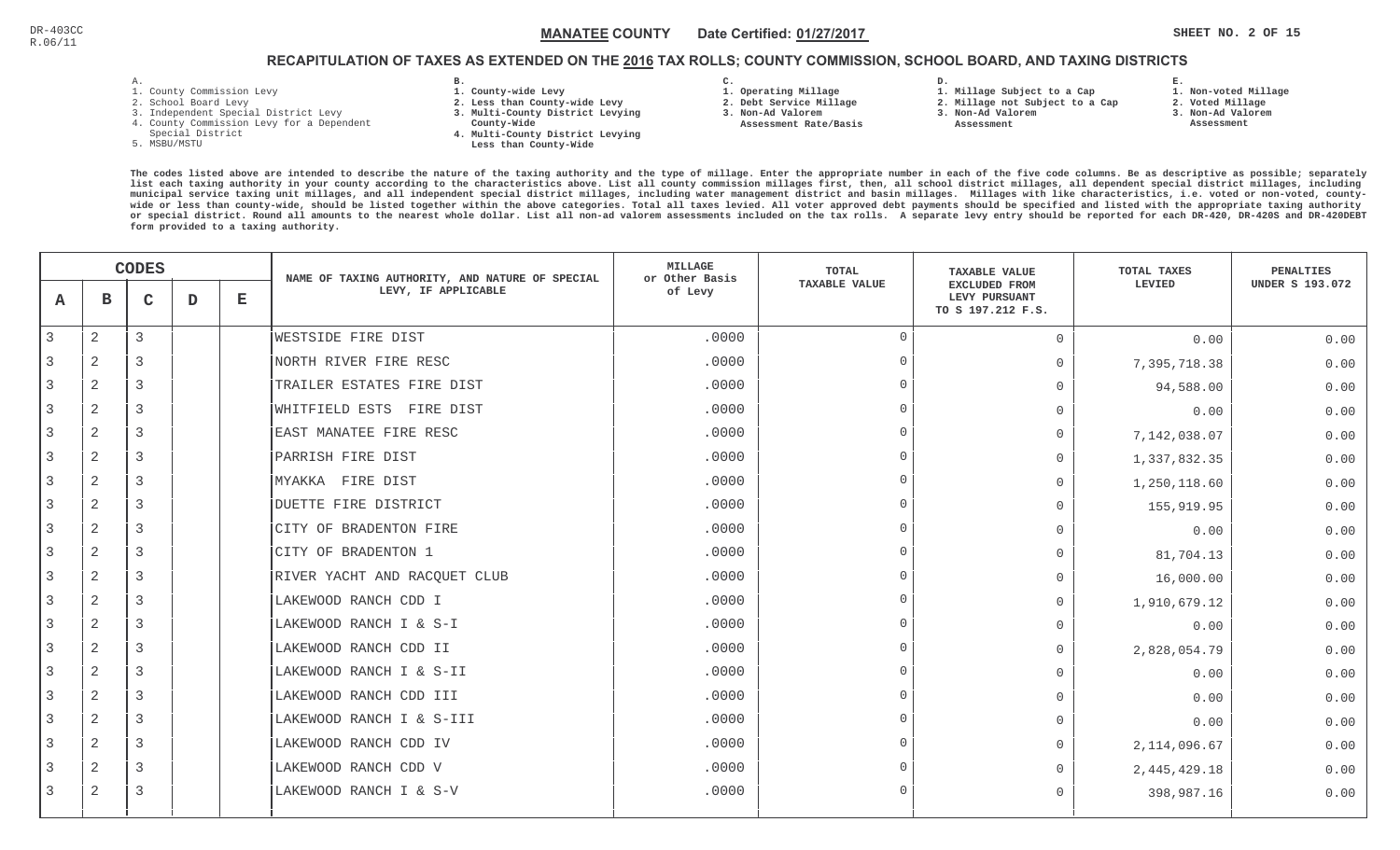# RECAPITULATION OF TAXES AS EXTENDED ON THE <u>2016</u> TAX ROLLS; COUNTY COMMISSION, SCHOOL BOARD, AND TAXING DISTRICTS

- 1. County Commission Levy
- 2. School Board Levy
- 3. Independent Special District Levy
- 4. County Commission Levy for a Dependent
- Special District
- 5. MSBU/MSTU
- **B. 1. County-wide Levy**
- **2. Less than County-wide Levy**
- **3. Multi-County District Levying**
- **County-Wide** 
	- **4. Multi-County District Levying Less than County-Wide**
- **C. 3. Non-Ad Valorem**
- **1. Operating Millage**

**2. Debt Service Millage** 

 **Assessment Rate/Basis**

- **D. 1. Millage Subject to a Cap**
	- **2. Millage not Subject to a Cap**
	- **3. Non-Ad Valorem**
		- **Assessment**

 **1. Non-voted Millage2. Voted Millage**

**E.**

- **3. Non-Ad Valorem**
- **Assessment**
- **The codes listed above are intended to describe the nature of the taxing authority and the type of millage. Enter the appropriate number in each of the five code columns. Be as descriptive as possible; separately list each taxing authority in your county according to the characteristics above. List all county commission millages first, then, all school district millages, all dependent special district millages, including municipal service taxing unit millages, and all independent special district millages, including water management district and basin millages. Millages with like characteristics, i.e. voted or non-voted, countywide or less than county-wide, should be listed together within the above categories. Total all taxes levied. All voter approved debt payments should be specified and listed with the appropriate taxing authority or special district. Round all amounts to the nearest whole dollar. List all non-ad valorem assessments included on the tax rolls. A separate levy entry should be reported for each DR-420, DR-420S and DR-420DEBTform provided to a taxing authority.**

|              | <b>CODES</b>   |              |   | NAME OF TAXING AUTHORITY, AND NATURE OF SPECIAL | MILLAGE<br>or Other Basis      | TOTAL   | <b>TAXABLE VALUE</b> | TOTAL TAXES                                         | <b>PENALTIES</b> |                        |
|--------------|----------------|--------------|---|-------------------------------------------------|--------------------------------|---------|----------------------|-----------------------------------------------------|------------------|------------------------|
| A            | В              | $\mathsf{C}$ | D | $\mathbf{E}$                                    | LEVY, IF APPLICABLE            | of Levy | <b>TAXABLE VALUE</b> | EXCLUDED FROM<br>LEVY PURSUANT<br>TO S 197.212 F.S. | LEVIED           | <b>UNDER S 193.072</b> |
| $\mathbf{3}$ | 2              | 3            |   |                                                 | TARA CDD                       | .0000   | $\overline{0}$       | $\mathbf 0$                                         | 836,382.69       | 0.00                   |
| 3            | 2              | 3            |   |                                                 | <b>WATERLEFE CDD</b>           | .0000   | $\Omega$             | $\mathbf 0$                                         | 1,635,295.34     | 0.00                   |
| 3            | 2              | 3            |   |                                                 | <b>GREYHAWK CDD</b>            | .0000   | $\Omega$             | $\mathbf{0}$                                        | 2,120,295.50     | 0.00                   |
| 3            | $\overline{2}$ | 3            |   |                                                 | UNIVERSITY PLACE CDD           | .0000   | $\Omega$             | $\mathbf{0}$                                        | 711,082.86       | 0.00                   |
| 3            | 2              | 3            |   |                                                 | UNIVERSITY PLACE I & S         | .0000   | $\Omega$             | $\mathbf{0}$                                        | 312,480.54       | 0.00                   |
| 3            | 2              | 3            |   |                                                 | HERITAGE HARBOUR SOUTH CDD     | .0000   | $\overline{0}$       | $\mathbf{0}$                                        | 1,115,880.25     | 0.00                   |
| 3            | $\overline{2}$ | 3            |   |                                                 | HARBORAGE AT BRADEN RIVER CDD  | .0000   | $\overline{0}$       | $\mathbf 0$                                         | 647,878.46       | 0.00                   |
| 3            | 2              | 3            |   |                                                 | HARBORAGE AT BRD RV I & S      | .0000   | $\Omega$             | $\mathbf 0$                                         | 0.00             | 0.00                   |
| 3            | $\overline{2}$ | 3            |   |                                                 | LAKEWOOD RANCH CDD VI          | .0000   | $\Omega$             | $\Omega$                                            | 978,905.39       | 0.00                   |
| 3            | 2              | 3            |   |                                                 | LAKEWOOD RANCH I & S-VI        | .0000   | $\Omega$             | $\mathbf 0$                                         | 965,679.89       | 0.00                   |
| 3            | 2              | 3            |   |                                                 | HERITAGE HARBOUR MARKETPLC CDD | .0000   | $\Omega$             | $\mathbf{0}$                                        | 48, 374. 48      | 0.00                   |
| 3            | 2              | 3            |   |                                                 | HERITAGE HARBOUR MARKETPLC I&S | .0000   | $\Omega$             | $\Omega$                                            | 0.00             | 0.00                   |
| 3            | 2              | 3            |   |                                                 | LEXINGTON I&S                  | .0000   | $\overline{0}$       | $\mathbf{0}$                                        | 157,642.96       | 0.00                   |
| 3            | $\overline{2}$ | 3            |   |                                                 | LEXINGTON CDD                  | .0000   | $\Omega$             | $\Omega$                                            | 39,015.38        | 0.00                   |
| 3            | 2              | 3            |   |                                                 | LAKEWOOD RANCH I & S-IV        | .0000   | $\Omega$             | $\mathbf{0}$                                        | 160, 323.74      | 0.00                   |
| 3            | $\overline{2}$ | 3            |   |                                                 | FOREST CREEK CDD               | .0000   | $\Omega$             | $\mathbf{0}$                                        | 582,442.92       | 0.00                   |
| 3            | 2              | 3            |   |                                                 | FOREST CREEK I & S             | .0000   | $\Omega$             | $\mathbf{0}$                                        | 294,657.79       | 0.00                   |
| 3            | 2              | 3            |   |                                                 | WATERS EDGE CDD                | .0000   | $\Omega$             | $\mathbf{0}$                                        | 270, 176. 17     | 0.00                   |
| 3            | 2              | 3            |   |                                                 | WATERS EDGE I & S              | .0000   | $\Omega$             | $\Omega$                                            | 167,913.52       | 0.00                   |
| 3            | 2              | 3            |   |                                                 | PALMA SOLA TRACE CDD           | .0000   | $\Omega$             | $\Omega$                                            | 462,393.64       | 0.00                   |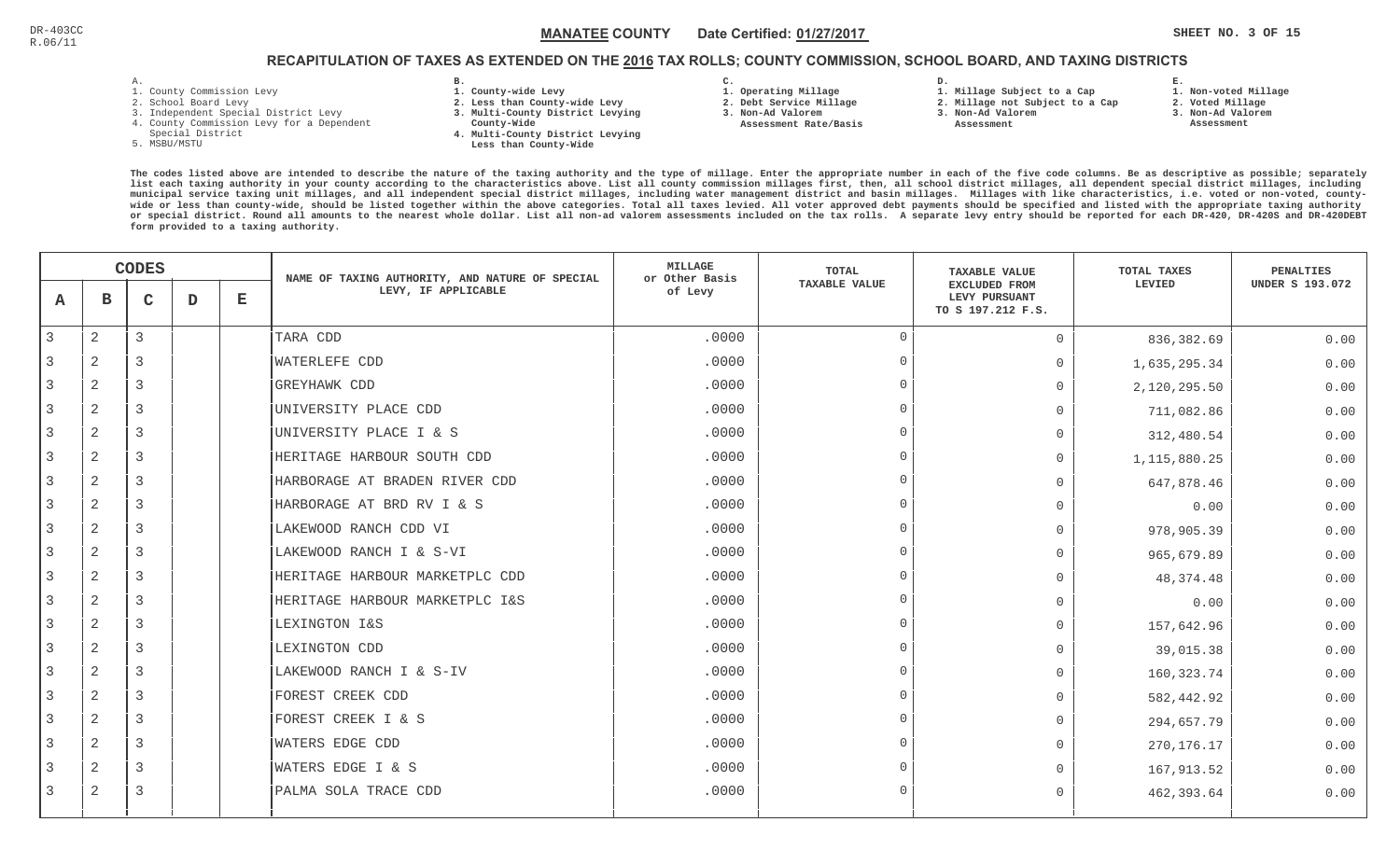# RECAPITULATION OF TAXES AS EXTENDED ON THE <u>2016</u> TAX ROLLS; COUNTY COMMISSION, SCHOOL BOARD, AND TAXING DISTRICTS

- 1. County Commission Levy
- 2. School Board Levy
- 3. Independent Special District Levy
- 4. County Commission Levy for a Dependent
- Special District
- 5. MSBU/MSTU
- **B. 1. County-wide Levy**
- **2. Less than County-wide Levy**
- **3. Multi-County District Levying**
- **County-Wide** 
	- **4. Multi-County District Levying Less than County-Wide**
- **C. 3. Non-Ad Valorem**
- **1. Operating Millage**

**2. Debt Service Millage** 

 **Assessment Rate/Basis**

- **D. 1. Millage Subject to a Cap**
	- **2. Millage not Subject to a Cap**
	- **3. Non-Ad Valorem**
		- **Assessment**

**1. Non-voted Millage**

**E.**

- **2. Voted Millage**
- **3. Non-Ad Valorem**
- **Assessment**

|                |                | <b>CODES</b> |   |   | NAME OF TAXING AUTHORITY, AND NATURE OF SPECIAL | <b>MILLAGE</b><br>or Other Basis | <b>TOTAL</b>         | <b>TAXABLE VALUE</b>                                       | TOTAL TAXES  | <b>PENALTIES</b>       |
|----------------|----------------|--------------|---|---|-------------------------------------------------|----------------------------------|----------------------|------------------------------------------------------------|--------------|------------------------|
| A              | в              | C            | D | Е | LEVY, IF APPLICABLE                             | of Levy                          | <b>TAXABLE VALUE</b> | <b>EXCLUDED FROM</b><br>LEVY PURSUANT<br>TO S 197.212 F.S. | LEVIED       | <b>UNDER S 193.072</b> |
| 3              | $\mathbf{2}$   | 3            |   |   | LAKEWOOD RANCH STEWARDSHIP O&M                  | .0000                            | $\overline{0}$       | $\circ$                                                    | 1,180,189.61 | 0.00                   |
|                | 2              | 3            |   |   | LAKEWOOD RANCH STEWARDSHIP I&S                  | .0000                            | $\Omega$             | 0                                                          | 5,829,789.00 | 0.00                   |
| $\overline{3}$ | 2              | 3            |   |   | HERITAGE HARBOUR NORTH CDD                      | .0000                            | $\Omega$             | $\overline{0}$                                             | 2,190,014.97 | 0.00                   |
| 3              | $\mathbf{2}$   | 3            |   |   | HERITAGE HARBOUR NORTH I & S                    | .0000                            | $\Omega$             | $\Omega$                                                   | 0.00         | 0.00                   |
| 3              | $\overline{2}$ | 3            |   |   | COPPERSTONE CDD                                 | .0000                            | $\Omega$             | $\Omega$                                                   | 865,686.88   | 0.00                   |
| 3              | 2              | 3            |   |   | COPPERSTONE I & S                               | .0000                            | $\Omega$             | $\Omega$                                                   | 0.00         | 0.00                   |
|                | 2              | 3            |   |   | CROSS CREEK CDD                                 | .0000                            | $\Omega$             | $\Omega$                                                   | 35,935.20    | 0.00                   |
| 3              | 2              | 3            |   |   | CROSS CREEK I & S                               | .0000                            | $\overline{0}$       | $\Omega$                                                   | 7,485.72     | 0.00                   |
| 3              | 2              | 3            |   |   | VILLAGES OF AVIGNON CDD                         | .0000                            | $\Omega$             | 0                                                          | 5,420.96     | 0.00                   |
| 3              | 2              | 3            |   |   | VILLAGES OF AVIGNON I & S                       | .0000                            | $\Omega$             | 0                                                          | 0.00         | 0.00                   |
| 3              | 2              | 3            |   |   | LEGENDS BAY CDD                                 | .0000                            | $\overline{0}$       | $\Omega$                                                   | 898,191.91   | 0.00                   |
|                | 2              | 3            |   |   | MANDARIN GROVE CDD                              | .0000                            | $\Omega$             | 0                                                          | 0.00         | 0.00                   |
| 3              | 2              | 3            |   |   | MANDARIN GROVE I & S                            | .0000                            | $\Omega$             | $\Omega$                                                   | 0.00         | 0.00                   |
|                | 2              | 3            |   |   | EAGLE POINTE CDD                                | .0000                            | $\Omega$             | $\Omega$                                                   | 0.00         | 0.00                   |
|                | 2              | 3            |   |   | HARRISON RANCH CDD                              | .0000                            | $\Omega$             | 0                                                          | 1,614,740.54 | 0.00                   |
| 3              | 2              | 3            |   |   | TIDEWATER PRESERVE CDD                          | .0000                            | $\Omega$             | $\Omega$                                                   | 0.00         | 0.00                   |
| 3              | 2              | 3            |   |   | RIVERS SONG CDD                                 | .0000                            | $\Omega$             | $\Omega$                                                   | 0.00         | 0.00                   |
| 3              | 2              | 3            |   |   | SILVERLEAF CDD (O&M)                            | .0000                            | $\Omega$             | 0                                                          | 36,773.16    | 0.00                   |
|                | 2              | 3            |   |   | WOODLAND HAMMOCK CDD                            | .0000                            | $\Omega$             | $\Omega$                                                   | 0.00         | 0.00                   |
| 3              | 2              | 3            |   |   | SANCTUARY COVE CDD                              | .0000                            | $\Omega$             | $\Omega$                                                   | 0.00         | 0.00                   |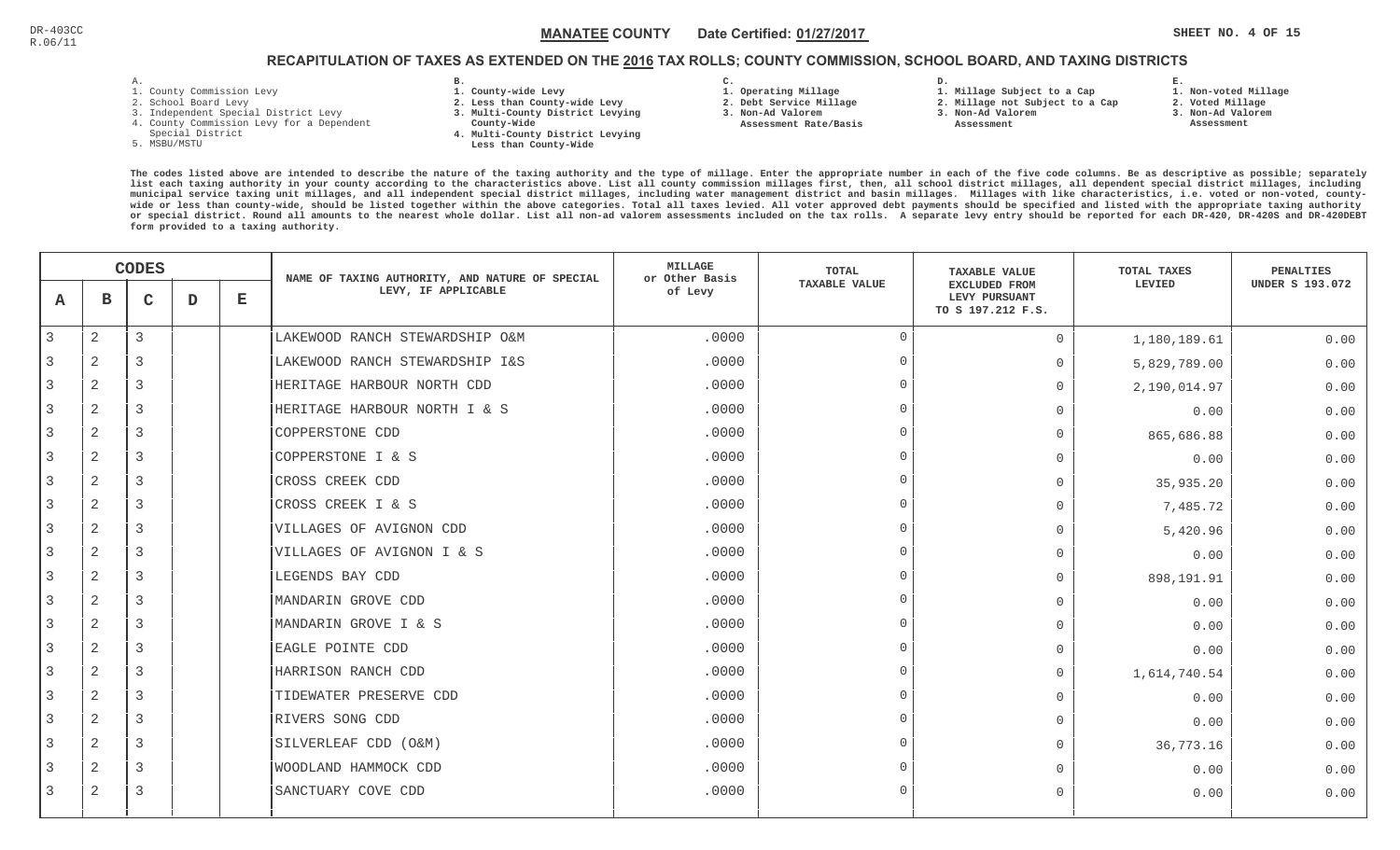# RECAPITULATION OF TAXES AS EXTENDED ON THE <u>2016</u> TAX ROLLS; COUNTY COMMISSION, SCHOOL BOARD, AND TAXING DISTRICTS

- 1. County Commission Levy
- 2. School Board Levy
- 3. Independent Special District Levy
- 4. County Commission Levy for a Dependent
- Special District
- 5. MSBU/MSTU
- **B. 1. County-wide Levy**
- **2. Less than County-wide Levy**
- **3. Multi-County District Levying**
- **County-Wide** 
	- **4. Multi-County District Levying Less than County-Wide**
- **C.**
- **1. Operating Millage**
- **2. Debt Service Millage**
- **3. Non-Ad Valorem**
- **Assessment Rate/Basis**
- **2. Millage not Subject to a Cap**

**D.** 

**3. Non-Ad Valorem Assessment** 

**1. Millage Subject to a Cap**

- 
- **1. Non-voted Millage**

**E.**

- **2. Voted Millage**
- **3. Non-Ad Valorem**
- **Assessment**

|                |                | <b>CODES</b>   |   |   | NAME OF TAXING AUTHORITY, AND NATURE OF SPECIAL | MILLAGE<br>or Other Basis | <b>TOTAL</b>         | <b>TAXABLE VALUE</b>                                | TOTAL TAXES  | PENALTIES              |
|----------------|----------------|----------------|---|---|-------------------------------------------------|---------------------------|----------------------|-----------------------------------------------------|--------------|------------------------|
| A              | в              | $\mathsf{C}$   | D | Е | LEVY, IF APPLICABLE                             | of Levy                   | <b>TAXABLE VALUE</b> | EXCLUDED FROM<br>LEVY PURSUANT<br>TO S 197.212 F.S. | LEVIED       | <b>UNDER S 193.072</b> |
| 3              | $\overline{c}$ | 3              |   |   | SOUTHBAY CDD                                    | .0000                     | $\Omega$             | $\mathbf 0$                                         | 0.00         | 0.00                   |
| 3              | 2              | 3              |   |   | <b>BUCKEYE PARK CDD</b>                         | .0000                     | $\Omega$             | $\mathbf 0$                                         | 54, 137. 78  | 0.00                   |
| 3              | 2              | 3              |   |   | BUCKEYE PARK I & S                              | .0000                     | $\Omega$             | $\mathbf{0}$                                        | 168,228.30   | 0.00                   |
| 3              | $\mathbf{2}$   | $\overline{3}$ |   |   | ARTISAN LAKES CDD                               | .0000                     | $\Omega$             | $\Omega$                                            | 216,236.83   | 0.00                   |
| 3              | $\overline{a}$ | 3              |   |   | PALMETTO PINES CDD                              | .0000                     | $\overline{0}$       | $\Omega$                                            | 0.00         | 0.00                   |
| 3              | 2              | 3              |   |   | VILLAGES OF GLEN CREEK CDD                      | .0000                     | $\Omega$             | $\mathbf{0}$                                        | 0.00         | 0.00                   |
| 3              | 2              | 3              |   |   | LAKEWOOD RANCH IV SPECIAL                       | .0000                     | $\Omega$             | $\mathbf 0$                                         | 0.00         | 0.00                   |
| 3              | $\overline{2}$ | 3              |   |   | LEXINGTON7 I&S                                  | .0000                     | $\Omega$             | $\mathbf{0}$                                        | 22,692.00    | 0.00                   |
| 3              | 2              | 3              |   |   | LEXINGTON7 CDD                                  | .0000                     | $\Omega$             | $\Omega$                                            | 5, 123.65    | 0.00                   |
| $\overline{3}$ | 2              | 3              |   |   | PALMS OF TERRA CEIA BAY CDD                     | .0000                     | $\Omega$             | $\Omega$                                            | 339,916.40   | 0.00                   |
| 3              | 2              | $\overline{3}$ |   |   | TREVESTA CDD                                    | .0000                     | $\Omega$             | $\Omega$                                            | 0.00         | 0.00                   |
|                | 2              | 3              |   |   | <b>WILDCAT PRESERVE CDD</b>                     | .0000                     | $\Omega$             | $\Omega$                                            | 0.00         | 0.00                   |
| 3              | $\overline{c}$ | 3              |   |   | BUCKHEAD TRAILS CDD                             | .0000                     | $\cap$               | $\mathbf 0$                                         | 0.00         | 0.00                   |
| 3              | $\overline{2}$ | $\overline{3}$ |   |   | WILLOW WALK CDD                                 | .0000                     | $\Omega$             | $\overline{0}$                                      | 0.00         | 0.00                   |
| $\overline{3}$ | 2              | 3              |   |   | AQUA ONE CDD                                    | .0000                     | $\Omega$             | $\Omega$                                            | 0.00         | 0.00                   |
| 3              | 2              | 3              |   |   | BAYSHORE GARDENS PK & REC                       | .0000                     | $\Omega$             | $\Omega$                                            | 491,352.00   | 0.00                   |
| 3              | $\overline{2}$ | 3              |   |   | TRAILER ESTATES PK & REC                        | .0000                     | $\Omega$             | $\Omega$                                            | 1,159,152.00 | 0.00                   |
| 3              | 2              | $\overline{3}$ |   |   | ANNA MARIA STORMWATER                           | .0000                     | $\Omega$             | $\mathbf{0}$                                        | 162,428.30   | 0.00                   |
|                | $\overline{2}$ | 3              |   |   | HOLMES BEACH STORMWATER                         | .0000                     | $\Omega$             | $\mathbf 0$                                         | 233,669.35   | 0.00                   |
| 3              | 2              | 3              |   |   | BRADENTON BEACH STORMWATER                      | .0000                     | $\Omega$             | $\mathbf 0$                                         | 0.00         | 0.00                   |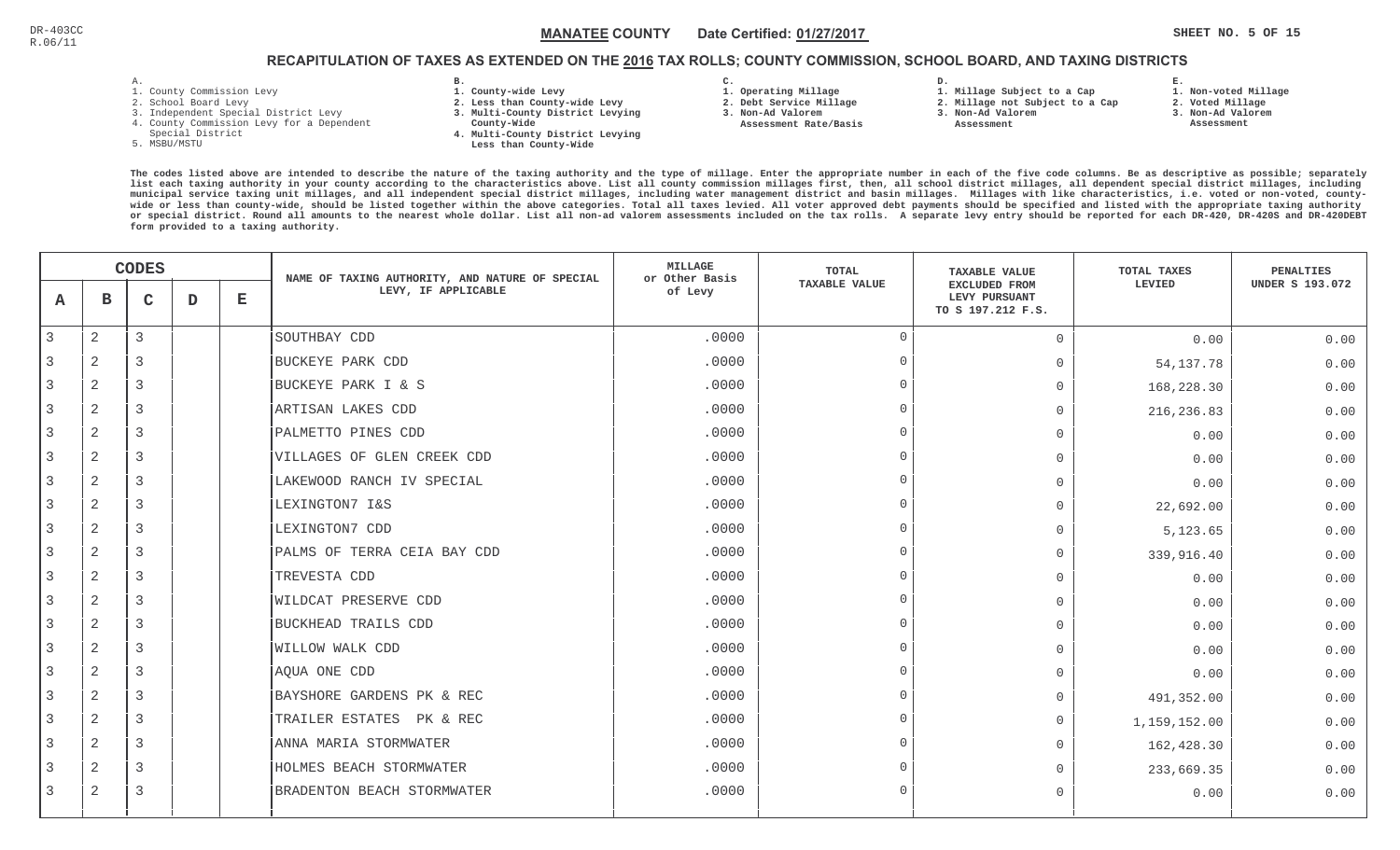# RECAPITULATION OF TAXES AS EXTENDED ON THE <u>2016</u> TAX ROLLS; COUNTY COMMISSION, SCHOOL BOARD, AND TAXING DISTRICTS

- 1. County Commission Levy
- 2. School Board Levy
- 3. Independent Special District Levy
- 4. County Commission Levy for a Dependent
- Special District
- 5. MSBU/MSTU
- **B. 1. County-wide Levy**
- **2. Less than County-wide Levy**
- **3. Multi-County District Levying**
- **County-Wide** 
	- **4. Multi-County District Levying Less than County-Wide**

**C.** 

 **2. Debt Service Millage 3. Non-Ad Valorem Assessment Rate/Basis**

- **1. Operating Millage**
- **1. Millage Subject to a Cap**

**D.** 

- **2. Millage not Subject to a Cap3. Non-Ad Valorem**
	- **Assessment**
- **2. Voted Millage3. Non-Ad Valorem**

**E.**

- **Assessment**
- 

**1. Non-voted Millage**

|                | <b>CODES</b>   |                |   | NAME OF TAXING AUTHORITY, AND NATURE OF SPECIAL | <b>MILLAGE</b><br>or Other Basis | TOTAL   | <b>TAXABLE VALUE</b> | TOTAL TAXES                                                | PENALTIES |                        |
|----------------|----------------|----------------|---|-------------------------------------------------|----------------------------------|---------|----------------------|------------------------------------------------------------|-----------|------------------------|
| A              | <sub>B</sub>   | $\mathbf{C}$   | D | $\mathbf{E}$                                    | LEVY, IF APPLICABLE              | of Levy | <b>TAXABLE VALUE</b> | <b>EXCLUDED FROM</b><br>LEVY PURSUANT<br>TO S 197.212 F.S. | LEVIED    | <b>UNDER S 193.072</b> |
| $\overline{4}$ | 2              | $\mathbf{3}$   |   |                                                 | 14TH STREET CRA -<br>CITY        | .0000   | $\Omega$             | $\Omega$                                                   | 0.00      | 0.00                   |
|                | 2              | 3              |   |                                                 | <b>BRADENTON DDA</b>             | .0000   | $\cap$               | $\Omega$                                                   | 0.00      | 0.00                   |
|                | 2              | 3              |   |                                                 | BRADENTON BEACH CRA              | .0000   |                      | $\Omega$                                                   | 0.00      | 0.00                   |
|                | 2              | $\overline{3}$ |   |                                                 | CENTRAL CRA-CITY OF BRADENTON    | .0000   | $\cap$               | $\Omega$                                                   | 0.00      | 0.00                   |
| $\overline{4}$ | 2              | 3              |   |                                                 | SAN-PALMA CANAL DREDGING         | .0000   | $\cap$               | $\bigcap$                                                  | 0.00      | 0.00                   |
|                | $\overline{2}$ | $\overline{3}$ |   |                                                 | CANAL DREDGING/HIGHLAND          | .0000   | $\Omega$             | $\bigcap$                                                  | 0.00      | 0.00                   |
|                | 2              | $\mathcal{R}$  |   |                                                 | CANAL DREDGING/BOWLEES CRK C-1   | .0000   | $\cap$               | $\cap$                                                     | 0.00      | 0.00                   |
|                | 2              | 3              |   |                                                 | CANAL DREDGING/BOWLEES CRK C-2   | .0000   |                      | $\Omega$                                                   | 0.00      | 0.00                   |
|                | 2              | 3              |   |                                                 | CANAL DREDGING/BOWLEES CRK C-3   | .0000   |                      | $\Omega$                                                   | 0.00      | 0.00                   |
|                | 2              | 3              |   |                                                 | CANAL DREDGING/BOWLEES CRK D-1   | .0000   |                      | $\Omega$                                                   | 0.00      | 0.00                   |
|                | 2              | $\overline{3}$ |   |                                                 | CANAL DREDGING/BOWLEES CRK D-2   | .0000   | $\cap$               | $\bigcap$                                                  | 0.00      | 0.00                   |
|                | $\overline{2}$ | 3              |   |                                                 | CANAL DREDGING/BOWLEES CRK E-1   | .0000   | $\cap$               | $\bigcap$                                                  | 0.00      | 0.00                   |
|                | 2              | 3              |   |                                                 | CANAL DREDGING/BOWLEES CRK E-2   | .0000   | $\cap$               | $\bigcap$                                                  | 0.00      | 0.00                   |
|                | 2              | 3              |   |                                                 | CANAL DREDGING/SUNNY SHORES      | .0000   |                      | $\bigcap$                                                  | 0.00      | 0.00                   |
|                | 2              | 3              |   |                                                 | BRYN MAWR CANAL DREDGING         | .0000   |                      | $\Omega$                                                   | 0.00      | 0.00                   |
|                | 2              | 3              |   |                                                 | CORAL SHORES CANAL DREDGING      | .0000   |                      | $\Omega$                                                   | 42,708.04 | 0.00                   |
|                | 2              | 3              |   |                                                 | BAY COLONY CANAL DREDGING        | .0000   | $\Omega$             | $\bigcap$                                                  | 0.00      | 0.00                   |
|                | 2              | $\overline{3}$ |   |                                                 | BRA-WIN CANAL DREDGING           | .0000   | $\cap$               | $\bigcap$                                                  | 2,671.26  | 0.00                   |
|                | 2              | 3              |   |                                                 | MANALEE CANAL DREDGING           | .0000   | $\cap$               | $\bigcap$                                                  | 0.00      | 0.00                   |
|                | 2              | 3              |   |                                                 | MCLEWIS BAYOU CANAL DREDGING     | .0000   |                      | $\Omega$                                                   | 0.00      | 0.00                   |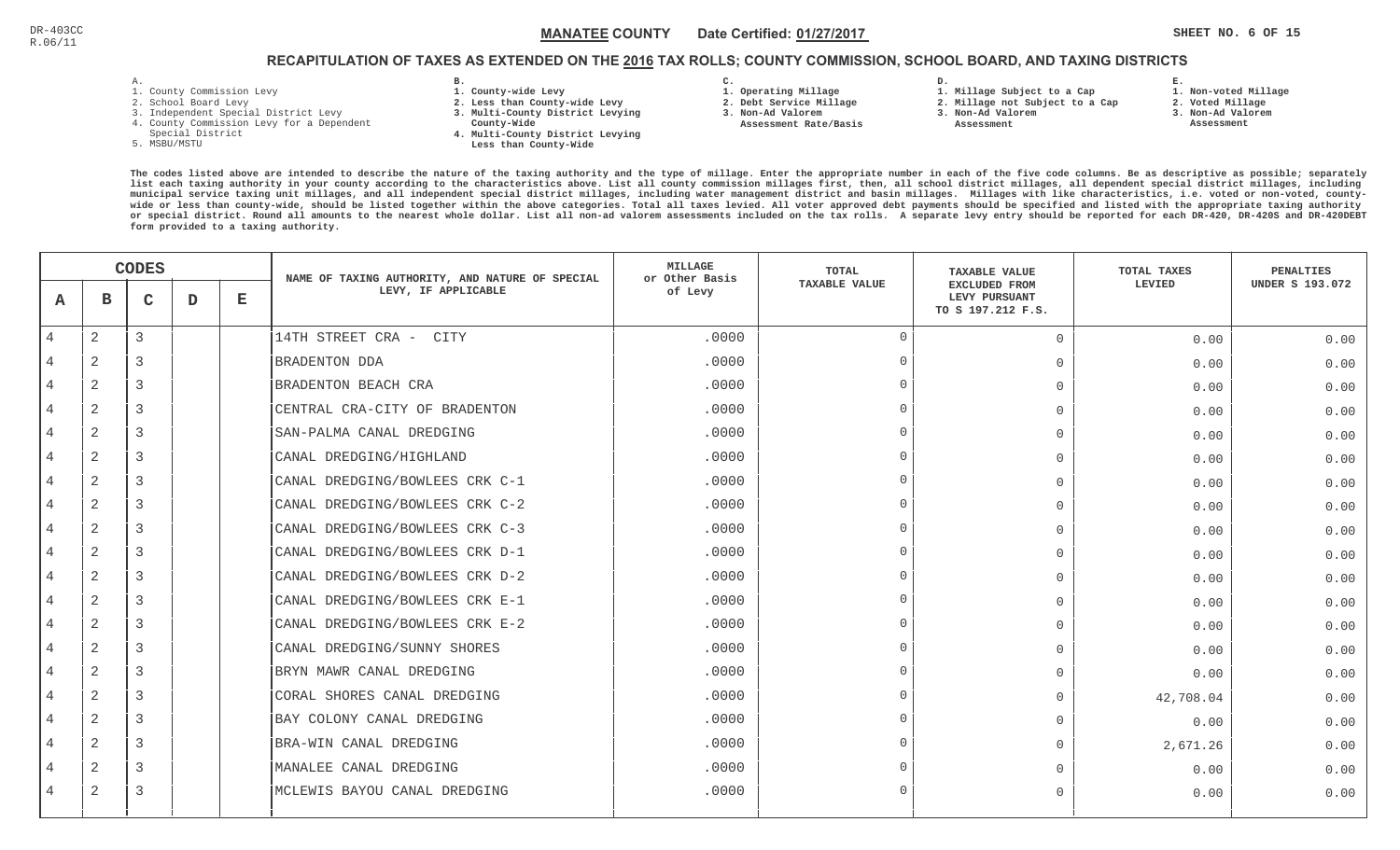# RECAPITULATION OF TAXES AS EXTENDED ON THE <u>2016</u> TAX ROLLS; COUNTY COMMISSION, SCHOOL BOARD, AND TAXING DISTRICTS

- 1. County Commission Levy
- 2. School Board Levy
- 3. Independent Special District Levy
- 4. County Commission Levy for a Dependent
- Special District
- 5. MSBU/MSTU
- **B. 1. County-wide Levy**
- **2. Less than County-wide Levy**
- **3. Multi-County District Levying**
- **County-Wide** 
	- **4. Multi-County District Levying Less than County-Wide**
- **C.**
- **1. Operating Millage**
- **2. Debt Service Millage**
- **3. Non-Ad Valorem**
- **Assessment Rate/Basis**
- **2. Millage not Subject to a Cap**

**D.** 

- **1. Millage Subject to a Cap3. Non-Ad Valorem**
	- **Assessment**
- **E.2. Voted Millage**
	- **3. Non-Ad Valorem Assessment**
		-

**1. Non-voted Millage**

|   | <b>CODES</b>   |             |   | NAME OF TAXING AUTHORITY, AND NATURE OF SPECIAL | <b>MILLAGE</b><br>or Other Basis | <b>TOTAL</b> | <b>TAXABLE VALUE</b> | TOTAL TAXES                                                | <b>PENALTIES</b> |                        |
|---|----------------|-------------|---|-------------------------------------------------|----------------------------------|--------------|----------------------|------------------------------------------------------------|------------------|------------------------|
| A | $\mathbf{B}$   | $\mathbf C$ | D | $\mathbf E$                                     | LEVY, IF APPLICABLE              | of Levy      | TAXABLE VALUE        | <b>EXCLUDED FROM</b><br>LEVY PURSUANT<br>TO S 197.212 F.S. | LEVIED           | <b>UNDER S 193.072</b> |
| 4 | 2              | 3           |   |                                                 | WARNERS WEST CANAL DREDGING      | .0000        | $\Omega$             | $\mathbf 0$                                                | 2,267.10         | 0.00                   |
|   | 2              | 3           |   |                                                 | WARNERS EAST CANAL DREDGING      | .0000        | $\Omega$             | $\Omega$                                                   | 2,720.52         | 0.00                   |
| 4 | 2              | 3           |   |                                                 | IBIS LAGOON                      | .0000        | $\cap$               | $\mathbf 0$                                                | 0.00             | 0.00                   |
| 4 | 2              | 3           |   |                                                 | <b>BAY DRIVE</b>                 | .0000        | $\cap$               | $\Omega$                                                   | 0.00             | 0.00                   |
| 4 | $\overline{2}$ | 3           |   |                                                 | BAYVIEW SHORES #1                | .0000        | $\cap$               | $\Omega$                                                   | 0.00             | 0.00                   |
| 4 | $\overline{2}$ | 3           |   |                                                 | BAYVIEW SHORES #2                | .0000        | $\Omega$             | $\bigcap$                                                  | 0.00             | 0.00                   |
| 4 | 2              | 3           |   |                                                 | DRAINAGE - MEADOW LAKES          | .0000        | $\cap$               | $\Omega$                                                   | 0.00             | 0.00                   |
| 4 | 2              | 3           |   |                                                 | RUBONIA LIGHTING                 | .0000        | $\cap$               | $\mathbf 0$                                                | 4,721.60         | 0.00                   |
|   | 2              | 3           |   |                                                 | CAPE VISTA LIGHTING              | .0000        | $\cap$               | $\mathbf 0$                                                | 3,610.00         | 0.00                   |
| 4 | 2              | 3           |   |                                                 | GULF & BAY LIGHTING              | .0000        | $\cap$               | $\Omega$                                                   | 3,900.00         | 0.00                   |
| 4 | 2              | 3           |   |                                                 | PIC TOWN LIGHTING                | .0000        | $\cap$               | $\Omega$                                                   | 5,796.00         | 0.00                   |
| 4 | 2              | 3           |   |                                                 | HOLIDAY HEIGHTS LIGHTING         | .0000        | $\Omega$             | $\Omega$                                                   | 8,229.45         | 0.00                   |
| 4 | 2              | 3           |   |                                                 | TROPICAL HARBOR LIGHTING         | .0000        | $\Omega$             | $\bigcap$                                                  | 3,640.00         | 0.00                   |
| 4 | $\mathbf{2}$   | 3           |   |                                                 | SUNNY SHORES LIGHTING            | .0000        | $\cap$               | $\Omega$                                                   | 3,591.00         | 0.00                   |
| 4 | 2              | 3           |   |                                                 | SYLVAN OAKS LIGHTING             | .0000        | $\cap$               | $\mathbf 0$                                                | 9,576.00         | 0.00                   |
|   | 2              | 3           |   |                                                 | 29 APOLLO LAKE LIGHTING          | .0000        | $\cap$               | $\mathbf 0$                                                | 3,750.00         | 0.00                   |
| 4 | 2              | 3           |   |                                                 | 28TH AVE E LIGHTING              | .0000        | $\Omega$             | $\Omega$                                                   | 5,304.00         | 0.00                   |
| 4 | 2              | 3           |   |                                                 | HERNANDO AVENUE LIGHTING         | .0000        | $\cap$               | $\Omega$                                                   | 1,803.20         | 0.00                   |
| 4 | 2              | 3           |   |                                                 | LAKE PARK LIGHTING               | .0000        | $\Omega$             | $\bigcap$                                                  | 4,221.00         | 0.00                   |
| 4 | 2              | 3           |   |                                                 | OAKWOOD LIGHTING                 | .0000        | $\Omega$             | $\Omega$                                                   | 6,502.04         | 0.00                   |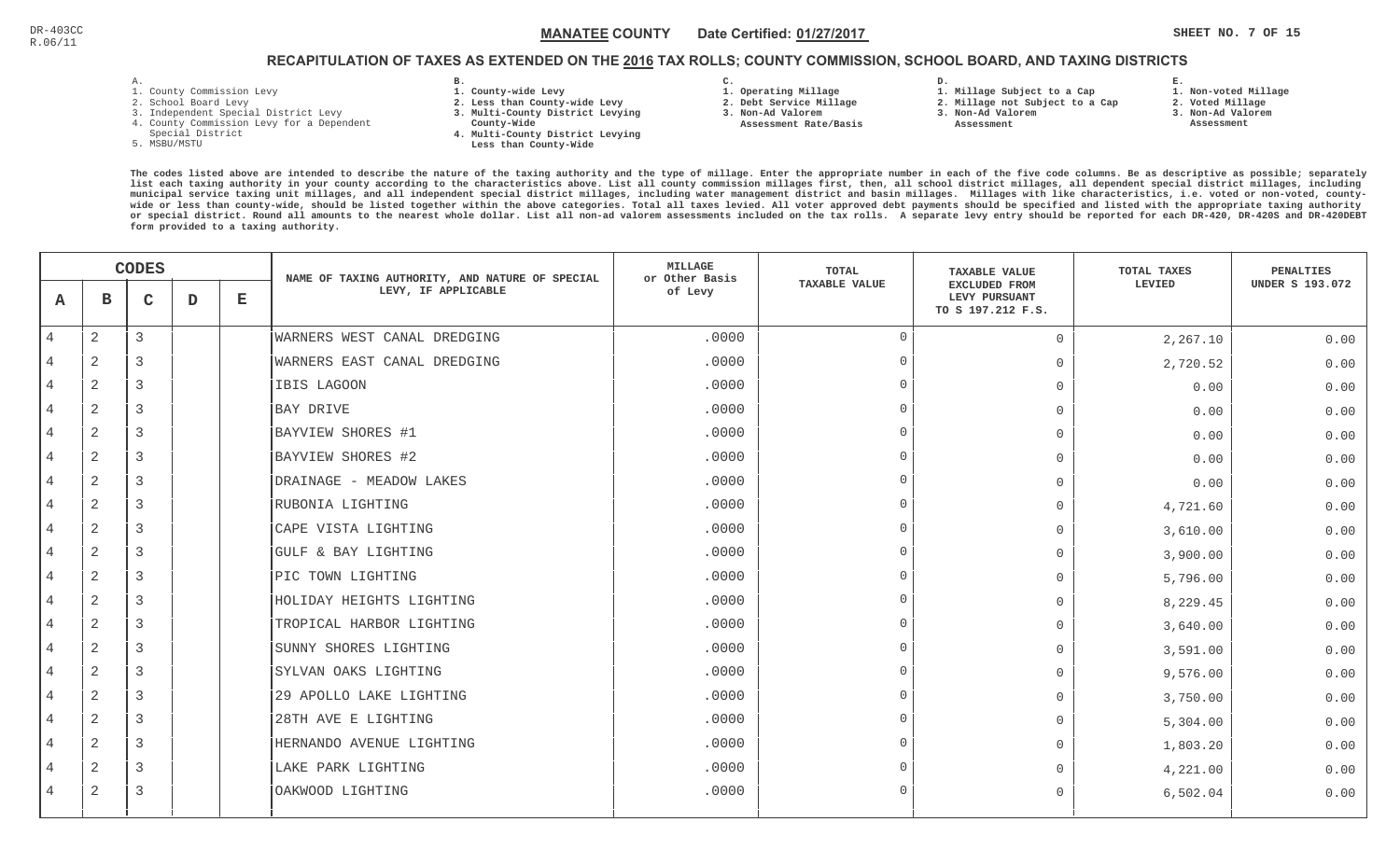**1. Non-voted Millage**

# RECAPITULATION OF TAXES AS EXTENDED ON THE <u>2016</u> TAX ROLLS; COUNTY COMMISSION, SCHOOL BOARD, AND TAXING DISTRICTS

- 1. County Commission Levy
- 2. School Board Levy
- 3. Independent Special District Levy
- 4. County Commission Levy for a Dependent
- Special District
- 5. MSBU/MSTU
- **B. 1. County-wide Levy**
- **2. Less than County-wide Levy**
- **3. Multi-County District Levying**
- **County-Wide** 
	- **4. Multi-County District Levying Less than County-Wide**

**C.** 

**3. Non-Ad Valorem Assessment Rate/Basis**

- **1. Operating Millage 2. Debt Service Millage**
- **1. Millage Subject to a Cap**

**D.** 

- **2. Millage not Subject to a Cap3. Non-Ad Valorem**
	- **Assessment**
- 
- **3. Non-Ad Valorem**

**E.**

**2. Voted Millage Assessment**

|                | <b>CODES</b>   |              |   | NAME OF TAXING AUTHORITY, AND NATURE OF SPECIAL | MILLAGE<br>or Other Basis     | TOTAL   | <b>TAXABLE VALUE</b> | TOTAL TAXES                                                | PENALTIES   |                        |
|----------------|----------------|--------------|---|-------------------------------------------------|-------------------------------|---------|----------------------|------------------------------------------------------------|-------------|------------------------|
| A              | в              | $\mathbf{C}$ | D | $\mathbf E$                                     | LEVY, IF APPLICABLE           | of Levy | <b>TAXABLE VALUE</b> | <b>EXCLUDED FROM</b><br>LEVY PURSUANT<br>TO S 197.212 F.S. | LEVIED      | <b>UNDER S 193.072</b> |
| $\overline{4}$ | 2              | 3            |   |                                                 | WASHINGTON GARDENS LIGHTING   | .0000   | $\overline{0}$       | $\mathbf 0$                                                | 6,003.00    | 0.00                   |
|                | $\overline{2}$ | 3            |   |                                                 | GMD UNDERGROUND UTILITIES     | .0000   | $\cap$               | $\mathbf 0$                                                | 574, 235.55 | 0.00                   |
| 4              | $\overline{2}$ | 3            |   |                                                 | NEIGHBORHOOD UNDERGROUND UTIL | .0000   | $\cap$               | $\Omega$                                                   | 0.00        | 0.00                   |
| $\overline{4}$ | 2              | 3            |   |                                                 | LOT CLEARING                  | .0000   | $\cap$               | $\Omega$                                                   | 7,367.39    | 0.00                   |
| $\overline{4}$ | 2              | 3            |   |                                                 | NORTH COUNTY TIF              | .0000   |                      | $\Omega$                                                   | 0.00        | 0.00                   |
| $\overline{4}$ | 2              | 3            |   |                                                 | PALMETTO CRA                  | .0000   | $\cap$               | $\Omega$                                                   | 0.00        | 0.00                   |
| 4              | 2              | 3            |   |                                                 | PALMA SOLA HEIGHTS            | .0000   | $\cap$               | $\Omega$                                                   | 0.00        | 0.00                   |
| 4              | 2              | 3            |   |                                                 | GULF TRAIL RANCHES            | .0000   |                      | $\Omega$                                                   | 0.00        | 0.00                   |
|                | $\overline{2}$ | 3            |   |                                                 | CORTEZ GARDENS                | .0000   |                      | $\Omega$                                                   | 0.00        | 0.00                   |
| 4              | 2              | 3            |   |                                                 | CORTEZ GARDENS                | .0000   |                      | $\Omega$                                                   | 0.00        | 0.00                   |
| $\overline{4}$ | 2              | 3            |   |                                                 | CORTEZ GARDENS                | .0000   |                      | $\Omega$                                                   | 0.00        | 0.00                   |
| $\overline{4}$ | 2              | 3            |   |                                                 | CORTEZ GARDENS                | .0000   |                      | $\Omega$                                                   | 0.00        | 0.00                   |
| $\overline{4}$ | 2              | 3            |   |                                                 | GULF TRAIL RANCHES            | .0000   |                      | $\Omega$                                                   | 0.00        | 0.00                   |
| 4              | 2              | 3            |   |                                                 | SUNNY LAKES ESTATES           | .0000   | $\cap$               | $\Omega$                                                   | 0.00        | 0.00                   |
| 4              | 2              | 3            |   |                                                 | PINEHURST SUBD                | .0000   |                      | $\Omega$                                                   | 0.00        | 0.00                   |
|                | 2              | 3            |   |                                                 | MCCOLLUMS LAKE I              | .0000   |                      | $\Omega$                                                   | 0.00        | 0.00                   |
| 4              | $\overline{2}$ | 3            |   |                                                 | CORTEZ GARDENS                | .0000   |                      | $\Omega$                                                   | 0.00        | 0.00                   |
| 4              | 2              | 3            |   |                                                 | CORTEZ GARDENS                | .0000   | $\cap$               | $\Omega$                                                   | 0.00        | 0.00                   |
| 4              | $\sqrt{2}$     | 3            |   |                                                 | CORTEZ GARDENS                | .0000   |                      | $\Omega$                                                   | 0.00        | 0.00                   |
| 4              | $\overline{2}$ | 3            |   |                                                 | CORTEZ GARDENS                | .0000   | $\Omega$             | $\bigcap$                                                  | 0.00        | 0.00                   |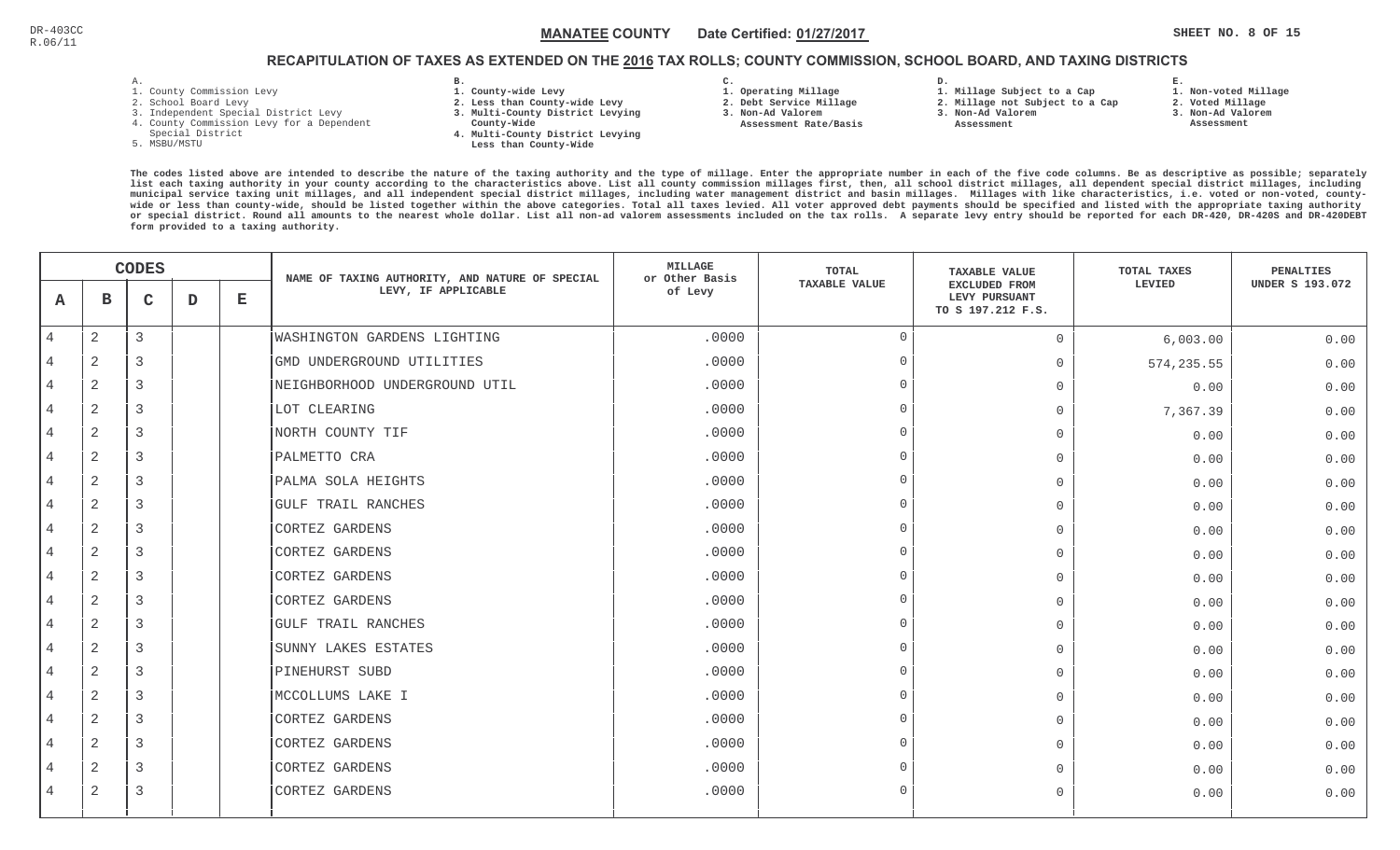**1. Non-voted Millage**

# RECAPITULATION OF TAXES AS EXTENDED ON THE <u>2016</u> TAX ROLLS; COUNTY COMMISSION, SCHOOL BOARD, AND TAXING DISTRICTS

- 1. County Commission Levy
- 2. School Board Levy
- 3. Independent Special District Levy
- 4. County Commission Levy for a Dependent
- Special District
- 5. MSBU/MSTU
- **B. 1. County-wide Levy**
- **2. Less than County-wide Levy**
- **3. Multi-County District Levying**
- **County-Wide** 
	- **4. Multi-County District Levying Less than County-Wide**
- **C.**
- **1. Operating Millage**
- **2. Debt Service Millage 3. Non-Ad Valorem**
- **Assessment Rate/Basis**
- **1. Millage Subject to a Cap2. Millage not Subject to a Cap**

**D.** 

- **3. Non-Ad Valorem**
	- **Assessment**
- 
- **2. Voted Millage 3. Non-Ad Valorem Assessment**

**E.**

|                | <b>CODES</b>   |                |             | NAME OF TAXING AUTHORITY, AND NATURE OF SPECIAL | <b>MILLAGE</b><br>or Other Basis | TOTAL   | <b>TAXABLE VALUE</b> | TOTAL TAXES                                                | PENALTIES |                        |
|----------------|----------------|----------------|-------------|-------------------------------------------------|----------------------------------|---------|----------------------|------------------------------------------------------------|-----------|------------------------|
| A              | $\mathbf B$    | $\mathbf C$    | $\mathbf D$ | $\mathbf{E}$                                    | LEVY, IF APPLICABLE              | of Levy | <b>TAXABLE VALUE</b> | <b>EXCLUDED FROM</b><br>LEVY PURSUANT<br>TO S 197.212 F.S. | LEVIED    | <b>UNDER S 193.072</b> |
| $\overline{4}$ | $\overline{2}$ | $\overline{3}$ |             |                                                 | CORTEZ GARDENS                   | .0000   | $\overline{0}$       | $\circ$                                                    | 0.00      | 0.00                   |
|                | $\overline{2}$ | 3              |             |                                                 | HAZELHURST                       | .0000   | $\Omega$             | $\mathbf 0$                                                | 0.00      | 0.00                   |
| $\overline{4}$ | 2              | 3              |             |                                                 | 59TH AVE E                       | .0000   | $\cap$               | $\mathbf{0}$                                               | 0.00      | 0.00                   |
|                | $\overline{2}$ | 3              |             |                                                 | LYNTHNOR RD/25TH ST E            | .0000   | $\Omega$             | $\overline{0}$                                             | 0.00      | 0.00                   |
| 4              | 2              | 3              |             |                                                 | MCCOLLUMS LAKE I                 | .0000   | $\Omega$             | $\Omega$                                                   | 0.00      | 0.00                   |
| 4              | $\overline{2}$ | 3              |             |                                                 | MCCOLLUMS LAKE I                 | .0000   | $\cap$               | $\mathbf{0}$                                               | 0.00      | 0.00                   |
| 4              | $\overline{2}$ | 3              |             |                                                 | MCCOLLUMS LAKE I                 | .0000   | $\Omega$             | $\mathbf{0}$                                               | 0.00      | 0.00                   |
| 4              | $\overline{2}$ | 3              |             |                                                 | MCCOLLUMS LAKE I                 | .0000   | $\cap$               | $\Omega$                                                   | 0.00      | 0.00                   |
| 4              | $\overline{2}$ | 3              |             |                                                 | MCCOLLUMS LAKE I                 | .0000   | $\cap$               | $\mathbf{0}$                                               | 0.00      | 0.00                   |
| $\overline{4}$ | 2              | 3              |             |                                                 | MCCOLLUMS LAKE I                 | .0000   | $\Omega$             | $\overline{0}$                                             | 0.00      | 0.00                   |
| 4              | 2              | 3              |             |                                                 | MCCOLLUMS LAKE I                 | .0000   | $\cap$               | $\Omega$                                                   | 0.00      | 0.00                   |
| 4              | 2              | 3              |             |                                                 | CORTEZ GARDENS                   | .0000   | $\Omega$             | $\Omega$                                                   | 0.00      | 0.00                   |
| 4              | 2              | 3              |             |                                                 | CORTEZ GARDENS                   | .0000   | $\Omega$             | $\mathbf{0}$                                               | 0.00      | 0.00                   |
|                | $\overline{2}$ | 3              |             |                                                 | MAGNOLIA MANOR                   | .0000   | $\Omega$             | $\mathbf 0$                                                | 0.00      | 0.00                   |
| 4              | 2              | 3              |             |                                                 | <b>WEST MEMPHIS</b>              | .0000   | $\Omega$             | $\Omega$                                                   | 0.00      | 0.00                   |
|                | $\overline{2}$ | 3              |             |                                                 | GREGORY ESTATES                  | .0000   | $\cap$               | $\mathbf 0$                                                | 0.00      | 0.00                   |
|                | 2              | 3              |             |                                                 | MCCULLUM LAKE II                 | .0000   | $\Omega$             | $\circ$                                                    | 0.00      | 0.00                   |
| 4              | 2              | 3              |             |                                                 | BRACKS SPRINGS/OLSEN             | .0000   | $\cap$               | $\Omega$                                                   | 0.00      | 0.00                   |
| 4              | $\overline{2}$ | 3              |             |                                                 | MARLITA SUBD                     | .0000   | $\cap$               | $\mathbf{0}$                                               | 0.00      | 0.00                   |
| 4              | $\overline{2}$ | 3              |             |                                                 | DESEARS/BAYSHORE/KILBYS          | .0000   | $\Omega$             | $\Omega$                                                   | 0.00      | 0.00                   |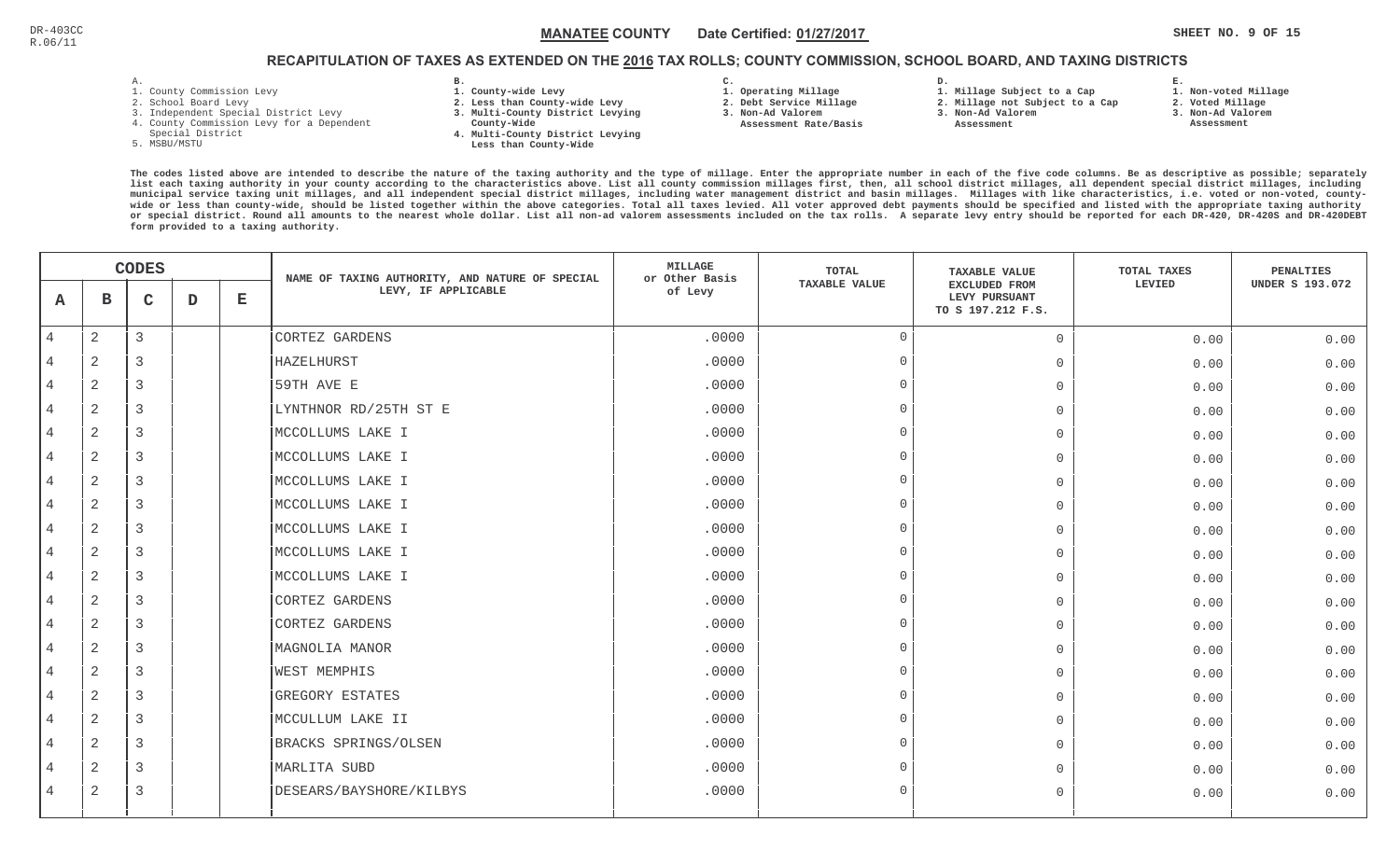### RECAPITULATION OF TAXES AS EXTENDED ON THE <u>2016</u> TAX ROLLS; COUNTY COMMISSION, SCHOOL BOARD, AND TAXING DISTRICTS

- 1. County Commission Levy
- 2. School Board Levy
- 3. Independent Special District Levy
- 4. County Commission Levy for a Dependent
- Special District
- 5. MSBU/MSTU
- **B. 1. County-wide Levy**
- **2. Less than County-wide Levy**
- **3. Multi-County District Levying**
- **County-Wide** 
	- **4. Multi-County District Levying Less than County-Wide**

**C.** 

**3. Non-Ad Valorem Assessment Rate/Basis**

- **1. Operating Millage 2. Debt Service Millage**
- **D. 1. Millage Subject to a Cap**
	- **2. Millage not Subject to a Cap3. Non-Ad Valorem**
	- **Assessment**
- 
- **2. Voted Millage 3. Non-Ad Valorem Assessment**

**E.**

**1. Non-voted Millage**

|                | <b>CODES</b>   |              |   | NAME OF TAXING AUTHORITY, AND NATURE OF SPECIAL | MILLAGE<br>or Other Basis    | TOTAL   | <b>TAXABLE VALUE</b> | TOTAL TAXES                                                | PENALTIES |                        |
|----------------|----------------|--------------|---|-------------------------------------------------|------------------------------|---------|----------------------|------------------------------------------------------------|-----------|------------------------|
| A              | в              | $\mathsf{C}$ | D | $\mathbf E$                                     | LEVY, IF APPLICABLE          | of Levy | <b>TAXABLE VALUE</b> | <b>EXCLUDED FROM</b><br>LEVY PURSUANT<br>TO S 197.212 F.S. | LEVIED    | <b>UNDER S 193.072</b> |
| $\overline{4}$ | 2              | 3            |   |                                                 | 15TH - 18TH ST W - #5069     | .0000   | $\overline{0}$       | $\Omega$                                                   | 0.00      | 0.00                   |
|                | $\overline{2}$ | 3            |   |                                                 | BRADEN RIVER RANCHETTES      | .0000   | $\Omega$             | $\Omega$                                                   | 0.00      | 0.00                   |
| 4              | 2              | 3            |   |                                                 | SPRING SUBD                  | .0000   | - 0                  | $\Omega$                                                   | 0.00      | 0.00                   |
| $\overline{4}$ | 2              | 3            |   |                                                 | <b>WINTER GARDENS</b>        | .0000   | $\Omega$             | $\Omega$                                                   | 0.00      | 0.00                   |
| $\overline{4}$ | 2              | 3            |   |                                                 | 21ST, 24TH ST, 27A, PALMETTO | .0000   | $\cap$               | $\Omega$                                                   | 0.00      | 0.00                   |
| $\overline{4}$ | 2              | 3            |   |                                                 | PINEHURST SUBD               | .0000   | $\Omega$             | $\Omega$                                                   | 0.00      | 0.00                   |
| $\overline{4}$ | 2              | 3            |   |                                                 | PALMA SOLA HEIGHTS II        | .0000   | $\cap$               | $\Omega$                                                   | 0.00      | 0.00                   |
| $\overline{4}$ | 2              | 3            |   |                                                 | ALOISE PARK                  | .0000   | - 0                  | $\Omega$                                                   | 0.00      | 0.00                   |
| 4              | $\overline{2}$ | 3            |   |                                                 | 54TH AVE DR W                | .0000   | $\cap$               | $\Omega$                                                   | 0.00      | 0.00                   |
| $\overline{4}$ | 2              | 3            |   |                                                 | ORANGE RIDGE                 | .0000   | $\Omega$             | $\Omega$                                                   | 0.00      | 0.00                   |
| $\overline{4}$ | 2              | 3            |   |                                                 | 17TH ST W/CALOOSA DR         | .0000   | $\Omega$             | $\Omega$                                                   | 0.00      | 0.00                   |
| $\overline{4}$ | 2              | 3            |   |                                                 | 59TH AVE DR W                | .0000   | $\Omega$             | $\Omega$                                                   | 0.00      | 0.00                   |
| $\overline{4}$ | 2              | 3            |   |                                                 | STEVENS SUB/RIVERSIDE TER    | .0000   | $\Omega$             | $\Omega$                                                   | 0.00      | 0.00                   |
| 4              | 2              | 3            |   |                                                 | MARINELAND                   | .0000   | $\cap$               | $\Omega$                                                   | 0.00      | 0.00                   |
| $\overline{4}$ | 2              | 3            |   |                                                 | LAUREL PK/SE HIGH SCHOOL     | .0000   | - 0                  | $\overline{0}$                                             | 0.00      | 0.00                   |
| 4              | 2              | 3            |   |                                                 | RIVERDALE SUBD               | .0000   | $\cap$               | $\Omega$                                                   | 0.00      | 0.00                   |
| $\overline{4}$ | 2              | 3            |   |                                                 | SAMOSET                      | .0000   | $\Omega$             | $\Omega$                                                   | 0.00      | 0.00                   |
| $\overline{4}$ | 2              | 3            |   |                                                 | ONECO                        | .0000   | $\Omega$             | $\Omega$                                                   | 0.00      | 0.00                   |
|                | 2              | 3            |   |                                                 | PALMETTO COUNTRY CLUB        | .0000   | $\cap$               | 0                                                          | 0.00      | 0.00                   |
| 4              | 2              | 3            |   |                                                 | LINGER LODGE                 | .0000   | $\Omega$             | $\Omega$                                                   | 0.00      | 0.00                   |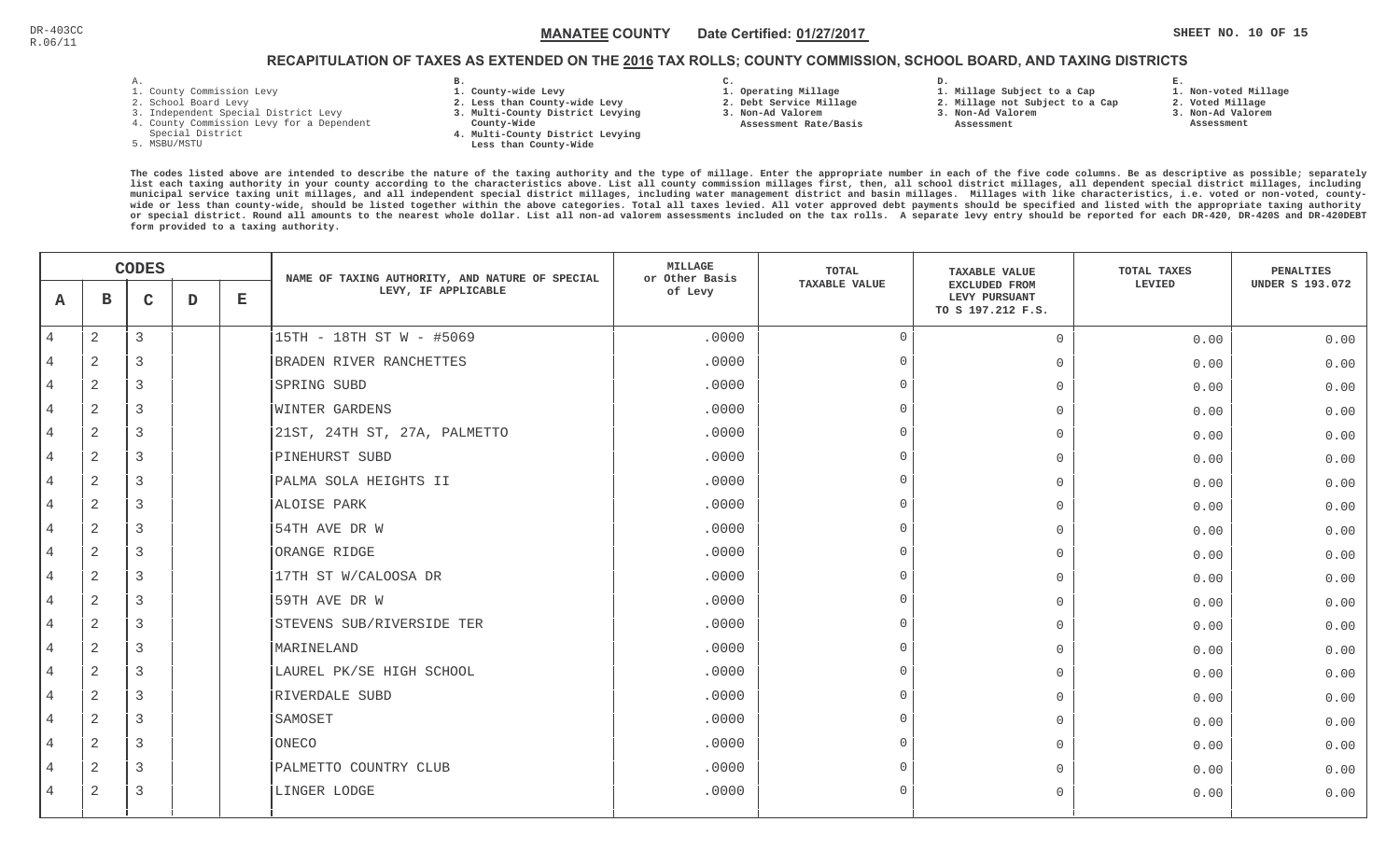#### $\mathbb C$  and the state of the MANATEE COUNTY in Date Certified:  $\underline{01/27/2017}$  and the state of the state of the state of the state of the state of the state of the state of the state of the state of the state of the sta MANATEE CO

### RECAPITULATION OF TAXES AS EXTENDED ON THE <u>2016</u> TAX ROLLS; COUNTY COMMISSION, SCHOOL BOARD, AND TAXING DISTRICTS

- 1. County Commission Levy
- 2. School Board Levy
- 3. Independent Special District Levy
- 4. County Commission Levy for a Dependent
- Special District
- 5. MSBU/MSTU
- **B. 1. County-wide Levy**
- **2. Less than County-wide Levy**
- **3. Multi-County District Levying**
- **County-Wide**
- **4. Multi-County District Levying Less than County-Wide**
- **C.**
- **1. Operating Millage**
- **2. Debt Service Millage 3. Non-Ad Valorem**
- **Assessment Rate/Basis**
- **2. Millage not Subject to a Cap**

**D.** 

- **3. Non-Ad Valorem**
	- **Assessment**

**1. Millage Subject to a Cap**

**2. Voted Millage**

**E.**

- **3. Non-Ad Valorem**
- **Assessment**

**1. Non-voted Millage**

|                | <b>CODES</b>   |              |             | NAME OF TAXING AUTHORITY, AND NATURE OF SPECIAL | MILLAGE<br>or Other Basis     | TOTAL   | <b>TAXABLE VALUE</b> | TOTAL TAXES                                                | PENALTIES |                        |
|----------------|----------------|--------------|-------------|-------------------------------------------------|-------------------------------|---------|----------------------|------------------------------------------------------------|-----------|------------------------|
| A              | в              | $\mathbf{C}$ | $\mathbf D$ | $\mathbf E$                                     | LEVY, IF APPLICABLE           | of Levy | <b>TAXABLE VALUE</b> | <b>EXCLUDED FROM</b><br>LEVY PURSUANT<br>TO S 197.212 F.S. | LEVIED    | <b>UNDER S 193.072</b> |
| $\overline{4}$ | $\overline{a}$ | 3            |             |                                                 | <b>WASHINGTON PK</b>          | .0000   | $\overline{0}$       | $\Omega$                                                   | 0.00      | 0.00                   |
|                | 2              | 3            |             |                                                 | 45TH ST E                     | .0000   | $\Omega$             | $\Omega$                                                   | 0.00      | 0.00                   |
| 4              | 2              | 3            |             |                                                 | 24TH AVE E, PAL               | .0000   | $\Omega$             | $\Omega$                                                   | 0.00      | 0.00                   |
| $\overline{4}$ | 2              | 3            |             |                                                 | ERIE ROAD                     | .0000   | $\Omega$             | $\overline{0}$                                             | 0.00      | 0.00                   |
| $\overline{4}$ | 2              | 3            |             |                                                 | 47TH ST WEST                  | .0000   | $\Omega$             | $\Omega$                                                   | 0.00      | 0.00                   |
| $\overline{4}$ | 2              | 3            |             |                                                 | GN BREEZE/7-8TH AV NW/58TH ST | .0000   | $\Omega$             | $\Omega$                                                   | 0.00      | 0.00                   |
| $\overline{4}$ | 2              | 3            |             |                                                 | CITRUS ACRES/58TH AV NW       | .0000   | $\Omega$             | $\Omega$                                                   | 0.00      | 0.00                   |
| 4              | 2              | 3            |             |                                                 | FOGARTY/2-4TH AV/36TH ST W    | .0000   | - 0                  | $\Omega$                                                   | 0.00      | 0.00                   |
|                | $\overline{2}$ | 3            |             |                                                 | FORT HAMER, OLD TAMPA RD      | .0000   | $\cap$               | $\Omega$                                                   | 0.00      | 0.00                   |
| 4              | 2              | 3            |             |                                                 | 39TH ST E                     | .0000   | $\Omega$             | $\Omega$                                                   | 0.00      | 0.00                   |
| $\overline{4}$ | 2              | 3            |             |                                                 | EL WAY                        | .0000   | $\Omega$             | $\Omega$                                                   | 0.00      | 0.00                   |
| $\overline{4}$ | 2              | 3            |             |                                                 | REX ROAD                      | .0000   | $\Omega$             | $\Omega$                                                   | 12,336.87 | 0.00                   |
| $\overline{4}$ | 2              | 3            |             |                                                 | 28TH ST CT PAVING             | .0000   | $\Omega$             | $\Omega$                                                   | 3,625.83  | 0.00                   |
| $\overline{4}$ | 2              | 3            |             |                                                 | 35TH AVE W PAVING             | .0000   | $\cap$               | $\Omega$                                                   | 0.00      | 0.00                   |
| 4              | 2              | 3            |             |                                                 | MAR-LEE ACRES PAVING          | .0000   | $\cap$               | $\Omega$                                                   | 0.00      | 0.00                   |
|                | $\overline{2}$ | 3            |             |                                                 | POMELLO PARK PAVING           | .0000   | - 0                  | $\Omega$                                                   | 939.66    | 0.00                   |
| 4              | 2              | 3            |             |                                                 | SHELL BEACH PAVING            | .0000   | $\cap$               | $\Omega$                                                   | 0.00      | 0.00                   |
| 4              | 2              | 3            |             |                                                 | MEMPHIS ROAD PAVING           | .0000   | $\Omega$             | $\Omega$                                                   | 0.00      | 0.00                   |
| 4              | 2              | 3            |             |                                                 | 44TH AVE E PAVING             | .0000   | $\Omega$             | 0                                                          | 0.00      | 0.00                   |
| 4              | 2              | 3            |             |                                                 | 35TH STREET E PAVING          | .0000   | $\Omega$             | $\Omega$                                                   | 2,556.31  | 0.00                   |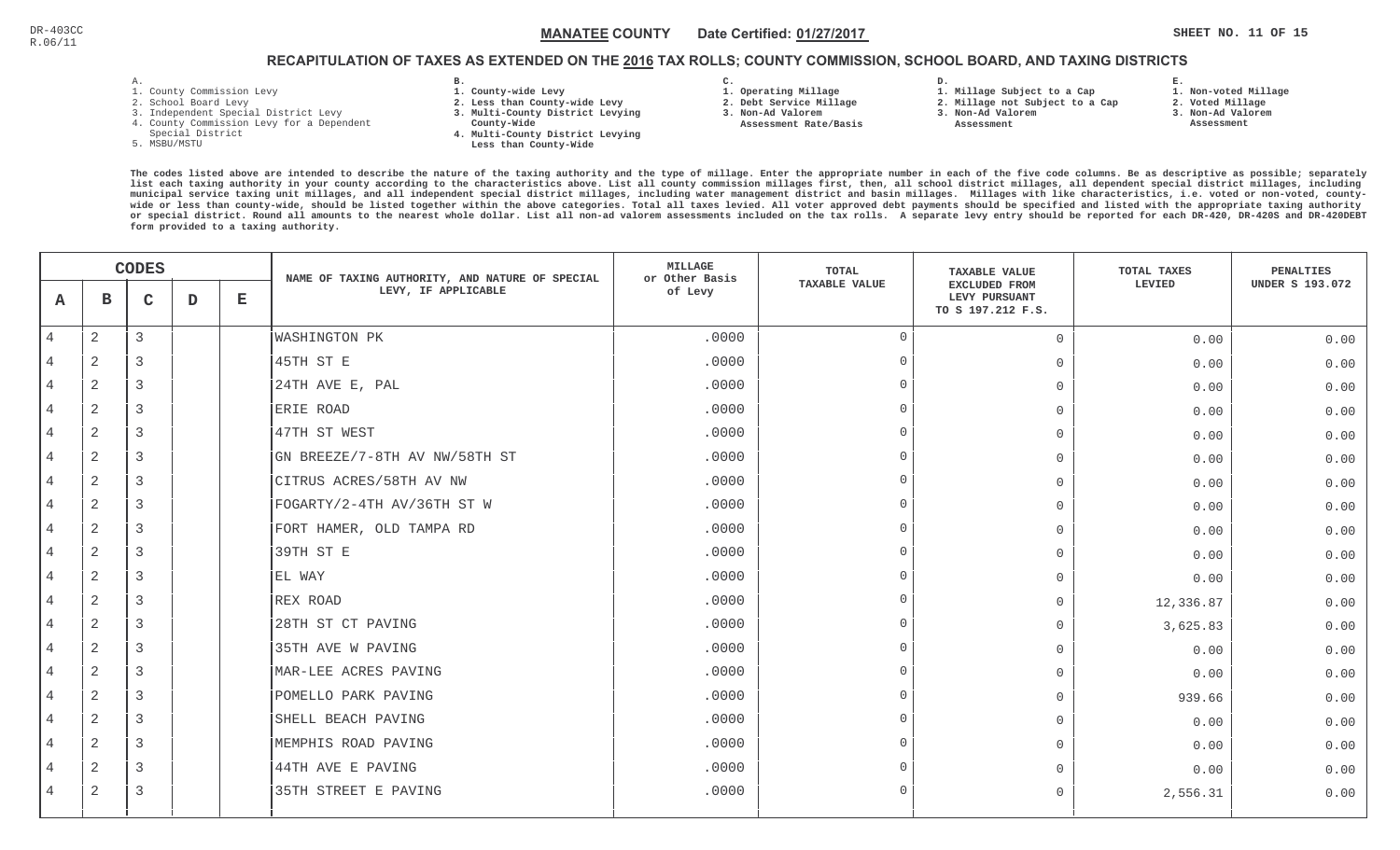### RECAPITULATION OF TAXES AS EXTENDED ON THE <u>2016</u> TAX ROLLS; COUNTY COMMISSION, SCHOOL BOARD, AND TAXING DISTRICTS

- 1. County Commission Levy
- 2. School Board Levy
- 3. Independent Special District Levy
- 4. County Commission Levy for a Dependent
- Special District
- 5. MSBU/MSTU
- **B. 1. County-wide Levy**
- **2. Less than County-wide Levy**
- **3. Multi-County District Levying**
- **County-Wide** 
	- **4. Multi-County District Levying Less than County-Wide**
- **C.**
- **1. Operating Millage**

 **Assessment Rate/Basis**

- **2. Debt Service Millage 3. Non-Ad Valorem**
	-

**D.** 

- **1. Millage Subject to a Cap 2. Millage not Subject to a Cap3. Non-Ad Valorem**
	- **Assessment**
- **2. Voted Millage**

**E.**

- **3. Non-Ad Valorem Assessment**
- 

**1. Non-voted Millage**

|                | <b>CODES</b>   |              |   | NAME OF TAXING AUTHORITY, AND NATURE OF SPECIAL | <b>MILLAGE</b><br>or Other Basis | TOTAL   | <b>TAXABLE VALUE</b> | TOTAL TAXES                                                | PENALTIES |                        |
|----------------|----------------|--------------|---|-------------------------------------------------|----------------------------------|---------|----------------------|------------------------------------------------------------|-----------|------------------------|
| A              | $\mathbf{B}$   | $\mathbf{C}$ | D | $\mathbf E$                                     | LEVY, IF APPLICABLE              | of Levy | <b>TAXABLE VALUE</b> | <b>EXCLUDED FROM</b><br>LEVY PURSUANT<br>TO S 197.212 F.S. | LEVIED    | <b>UNDER S 193.072</b> |
| $\overline{4}$ | 2              | 3            |   |                                                 | TROPICAL SHORES PAVING           | .0000   | $\Omega$             | $\Omega$                                                   | 314.37    | 0.00                   |
|                | 2              | 3            |   |                                                 | 45TH AVE DR E PAVING             | .0000   | $\Omega$             | $\Omega$                                                   | 0.00      | 0.00                   |
| 4              | 2              | 3            |   |                                                 | POMELLO PARK SEC 20 PAVING       | .0000   | $\Omega$             | $\Omega$                                                   | 2,175.11  | 0.00                   |
| $\overline{4}$ | 2              | 3            |   |                                                 | POMELLO PARK SEC 21 PAVING       | .0000   | $\Omega$             | $\Omega$                                                   | 3,180.70  | 0.00                   |
| $\overline{4}$ | 2              | 3            |   |                                                 | 84TH ST NW PAVING                | .0000   | $\Omega$             | $\Omega$                                                   | 716.03    | 0.00                   |
| 4              | 2              | 3            |   |                                                 | 29TH ST W PAVING                 | .0000   | $\Omega$             | $\Omega$                                                   | 366.92    | 0.00                   |
| 4              | 2              | 3            |   |                                                 | 24TH AVE E PAVING                | .0000   | $\Omega$             | $\Omega$                                                   | 1,679.26  | 0.00                   |
| 4              | $\overline{2}$ | 3            |   |                                                 | 29TH ST E PAVING                 | .0000   | - 0                  | $\Omega$                                                   | 15,336.23 | 0.00                   |
| 4              | 2              | 3            |   |                                                 | 35TH AVE DR W PAVING             | .0000   | $\Omega$             | $\Omega$                                                   | 1,749.95  | 0.00                   |
| $\overline{4}$ | 2              | 3            |   |                                                 | 55TH AVE E PAVING                | .0000   | $\Omega$             | $\Omega$                                                   | 4,166.82  | 0.00                   |
| 4              | 2              | 3            |   |                                                 | BRAD VILLAGE PHASE A             | .0000   | $\Omega$             | $\bigcap$                                                  | 0.00      | 0.00                   |
| 4              | $\overline{2}$ | 3            |   |                                                 | BRADENTON VILLAGE PHASE B        | .0000   | $\Omega$             | $\Omega$                                                   | 0.00      | 0.00                   |
| $\overline{4}$ | 2              | 3            |   |                                                 | REGENCY OAKS RECLAIMED WATER     | .0000   | $\Omega$             | $\bigcap$                                                  | 0.00      | 0.00                   |
|                | 2              | 3            |   |                                                 | SAN REMO SHORES RECLAIMED WTR    | .0000   | $\Omega$             | $\bigcap$                                                  | 0.00      | 0.00                   |
| 4              | 2              | 3            |   |                                                 | COUNTRY MEADOWS RECLAIMED WTR    | .0000   | - 0                  | $\Omega$                                                   | 0.00      | 0.00                   |
| 4              | 2              | 3            |   |                                                 | SUNNY SHORES/SAGAMORE EST        | .0000   | $\Omega$             | $\cap$                                                     | 0.00      | 0.00                   |
| $\overline{4}$ | 2              | 3            |   |                                                 | PALMA SOLA/BAYVIEW GROVES        | .0000   | $\cap$               | $\Omega$                                                   | 0.00      | 0.00                   |
| 4              | 2              | 3            |   |                                                 | MOCKINGBIRD/PALM ACRES/SE        | .0000   | $\Omega$             | $\Omega$                                                   | 0.00      | 0.00                   |
| 4              | 2              | 3            |   |                                                 | <b>WEST MEMPHIS</b>              | .0000   | $\Omega$             | $\Omega$                                                   | 0.00      | 0.00                   |
| 4              | 2              | 3            |   |                                                 | ELLENTON PHASE I-A               | .0000   | $\Omega$             | $\Omega$                                                   | 0.00      | 0.00                   |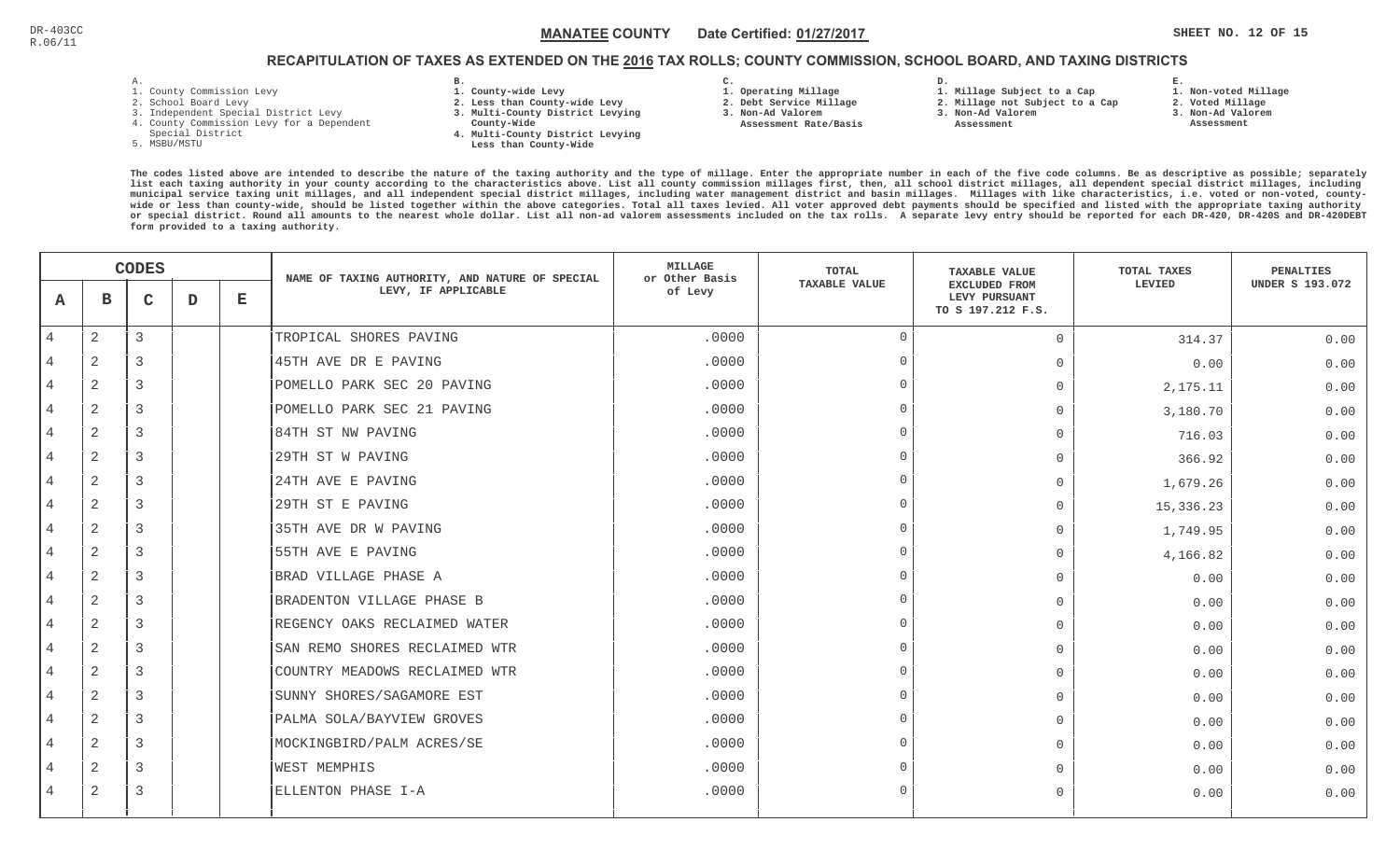#### $\mathbb C$  and the state of the MANATEE COUNTY in Date Certified:  $\underline{01/27/2017}$  and the state of the set  $\mathbb S$  is the set  $\mathbb S$  is the set  $\mathbb S$  of  $\mathbb S$  is the set  $\mathbb S$  of  $\mathbb S$ MANATEE CO

### RECAPITULATION OF TAXES AS EXTENDED ON THE <u>2016</u> TAX ROLLS; COUNTY COMMISSION, SCHOOL BOARD, AND TAXING DISTRICTS

- 1. County Commission Levy
- 2. School Board Levy
- 3. Independent Special District Levy
- 4. County Commission Levy for a Dependent
- Special District
- 5. MSBU/MSTU
- **B. 1. County-wide Levy**
- **2. Less than County-wide Levy**
- **3. Multi-County District Levying**
- **County-Wide** 
	- **4. Multi-County District Levying Less than County-Wide**
- **C.**
- **1. Operating Millage**
- **2. Debt Service Millage 3. Non-Ad Valorem**
- **Assessment Rate/Basis**
- **2. Millage not Subject to a Cap**

**D.** 

**3. Non-Ad Valorem Assessment** 

**1. Millage Subject to a Cap**

- 
- **1. Non-voted Millage2. Voted Millage**

**E.**

- **3. Non-Ad Valorem**
- **Assessment**

|                | <b>CODES</b>   |              |   | NAME OF TAXING AUTHORITY, AND NATURE OF SPECIAL | <b>MILLAGE</b><br>TOTAL<br>or Other Basis |         | <b>TAXABLE VALUE</b> | TOTAL TAXES                                         | PENALTIES |                        |
|----------------|----------------|--------------|---|-------------------------------------------------|-------------------------------------------|---------|----------------------|-----------------------------------------------------|-----------|------------------------|
| A              | $\mathbf B$    | $\mathsf{C}$ | D | $\mathbf E$                                     | LEVY, IF APPLICABLE                       | of Levy | <b>TAXABLE VALUE</b> | EXCLUDED FROM<br>LEVY PURSUANT<br>TO S 197.212 F.S. | LEVIED    | <b>UNDER S 193.072</b> |
| $\overline{4}$ | $\sqrt{2}$     | 3            |   |                                                 | MARINELAND                                | .0000   | $\mathbf 0$          | $\mathbf{0}$                                        | 0.00      | 0.00                   |
| 4              | 2              | 3            |   |                                                 | ORANGE RIDGE                              | .0000   | $\mathbf 0$          | $\mathbf{0}$                                        | 0.00      | 0.00                   |
| $\overline{4}$ | 2              | 3            |   |                                                 | DESEARS/BAYSHORE AREA                     | .0000   | $\Omega$             | $\overline{0}$                                      | 0.00      | 0.00                   |
| 4              | $\sqrt{2}$     | 3            |   |                                                 | SAMOSET                                   | .0000   | $\mathbf{0}$         | $\mathbf{0}$                                        | 0.00      | 0.00                   |
| 4              | 2              | 3            |   |                                                 | ONECO                                     | .0000   | $\Omega$             | $\overline{0}$                                      | 0.00      | 0.00                   |
| $\overline{4}$ | $\sqrt{2}$     | 3            |   |                                                 | ROCKY BLUFF                               | .0000   | $\mathbf{0}$         | $\Omega$                                            | 0.00      | 0.00                   |
| $\overline{4}$ | 2              | 3            |   |                                                 | 301 INDUSTRIAL                            | .0000   | $\mathbf 0$          | $\mathbf{0}$                                        | 0.00      | 0.00                   |
| $\overline{4}$ | 2              | 3            |   |                                                 | WASHINGTON PARK/TALLEVAST                 | .0000   | $\bigcap$            | $\mathbf{0}$                                        | 0.00      | 0.00                   |
| $\overline{4}$ | $\sqrt{2}$     | 3            |   |                                                 | LINGER LODGE                              | .0000   | $\mathbf{0}$         | $\Omega$                                            | 0.00      | 0.00                   |
| 4              | 2              | 3            |   |                                                 | PALMETTO                                  | .0000   | $\Omega$             | $\mathbf{0}$                                        | 0.00      | 0.00                   |
| 4              | $\sqrt{2}$     | 3            |   |                                                 | BAY COLONY                                | .0000   | $\mathbf{0}$         | $\Omega$                                            | 0.00      | 0.00                   |
| $\overline{4}$ | 2              | 3            |   |                                                 | <b>WOODLAWN LAKES</b>                     | .0000   | $\circ$              | $\overline{0}$                                      | 0.00      | 0.00                   |
| $\overline{4}$ | $\sqrt{2}$     | 3            |   |                                                 | RIVERDALE SUBD                            | .0000   | $\Omega$             | $\Omega$                                            | 0.00      | 0.00                   |
| $\overline{4}$ | 2              | 3            |   |                                                 | MARLITA SUBD                              | .0000   | $\mathbf{0}$         | $\Omega$                                            | 0.00      | 0.00                   |
| $\overline{4}$ | 2              | 3            |   |                                                 | 60TH AVE W                                | .0000   | $\bigcap$            | $\mathbf{0}$                                        | 0.00      | 0.00                   |
| 4              | $\overline{2}$ | 3            |   |                                                 | 51ST AVE E                                | .0000   | $\mathbf{0}$         | $\mathbf{0}$                                        | 0.00      | 0.00                   |
| $\overline{4}$ | 2              | 3            |   |                                                 | MAR-LEE ACRES SEWER                       | .0000   | $\mathbf 0$          | $\overline{0}$                                      | 0.00      | 0.00                   |
| 4              | 2              | 3            |   |                                                 | LYCHEE ACRES SEWER                        | .0000   | $\mathbf{0}$         | $\Omega$                                            | 0.00      | 0.00                   |
| $\overline{4}$ | 2              | 3            |   |                                                 | 21ST STREET W SEWER                       | .0000   | $\Omega$             | $\Omega$                                            | 0.00      | 0.00                   |
| 4              | $\overline{2}$ | 3            |   |                                                 | 22ND STREET W SEWER                       | .0000   | $\mathbf 0$          | $\overline{0}$                                      | 0.00      | 0.00                   |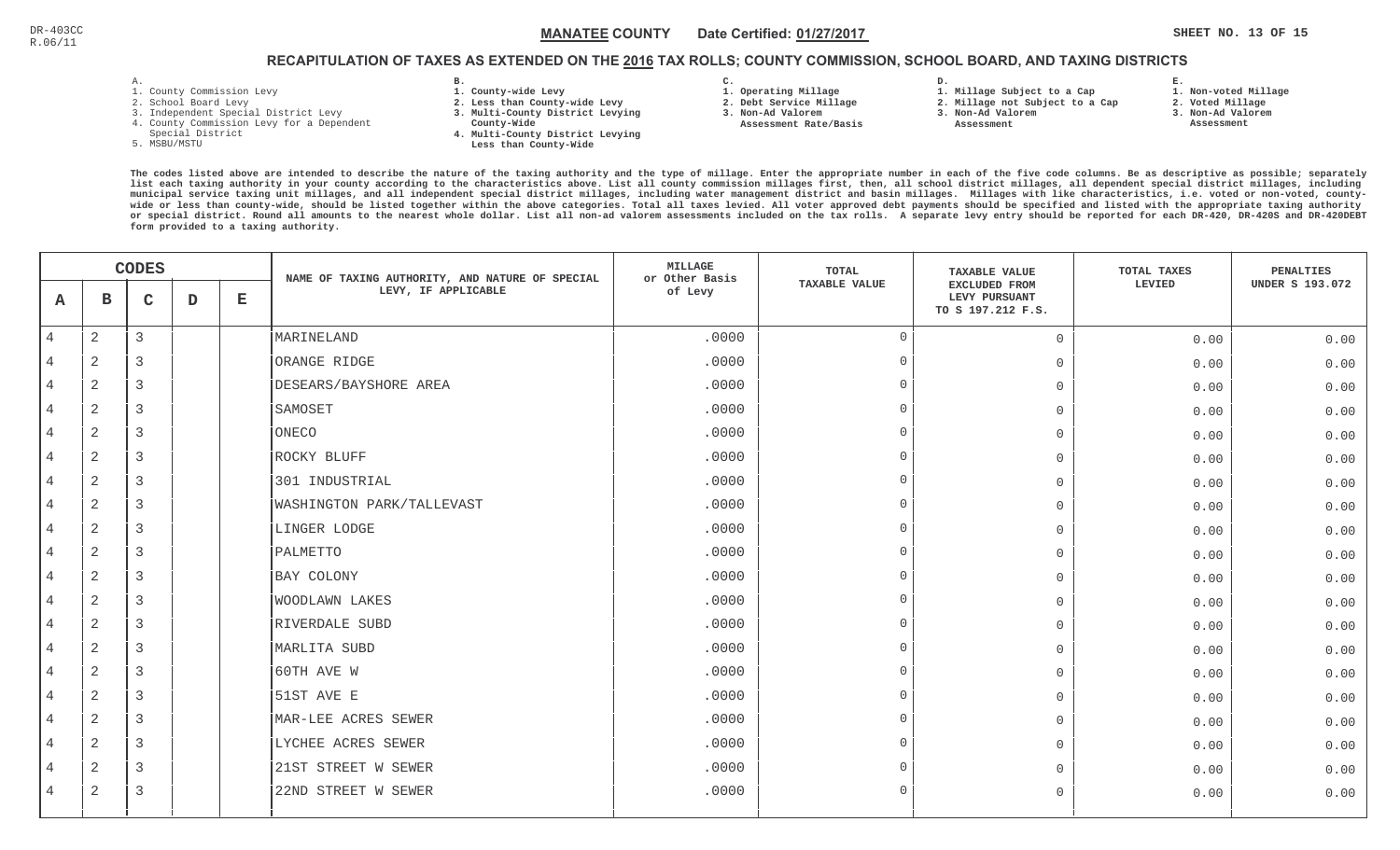#### $\mathbb C$  and the state of the MANATEE COUNTY in Date Certified:  $\underline{01/27/2017}$  and the state of the set  $\mathbb S$  is the set  $\mathbb S$  is the set  $\mathbb S$  of  $\mathbb S$  is the set  $\mathbb S$  of  $\mathbb S$ MANATEE CO

### RECAPITULATION OF TAXES AS EXTENDED ON THE <u>2016</u> TAX ROLLS; COUNTY COMMISSION, SCHOOL BOARD, AND TAXING DISTRICTS

- 1. County Commission Levy
- 2. School Board Levy
- 3. Independent Special District Levy
- 4. County Commission Levy for a Dependent
- Special District
- 5. MSBU/MSTU
- **B. 1. County-wide Levy**
- **2. Less than County-wide Levy**
- **3. Multi-County District Levying**
- **County-Wide** 
	- **4. Multi-County District Levying Less than County-Wide**

**C.** 

 **2. Debt Service Millage 3. Non-Ad Valorem Assessment Rate/Basis**

- **1. Operating Millage**
- **1. Millage Subject to a Cap**

**D.** 

- **2. Millage not Subject to a Cap3. Non-Ad Valorem**
- **Assessment**
- -
- **2. Voted Millage 3. Non-Ad Valorem Assessment**

**1. Non-voted Millage**

**E.**

| <b>CODES</b>   |                |               | NAME OF TAXING AUTHORITY, AND NATURE OF SPECIAL | <b>MILLAGE</b><br>or Other Basis | <b>TOTAL</b>                   | <b>TAXABLE VALUE</b> | <b>TOTAL TAXES</b>   | <b>PENALTIES</b>                                           |           |                        |
|----------------|----------------|---------------|-------------------------------------------------|----------------------------------|--------------------------------|----------------------|----------------------|------------------------------------------------------------|-----------|------------------------|
| A              | в              | C             | D                                               | $\mathbf E$                      | LEVY, IF APPLICABLE            | of Levy              | <b>TAXABLE VALUE</b> | <b>EXCLUDED FROM</b><br>LEVY PURSUANT<br>TO S 197.212 F.S. | LEVIED    | <b>UNDER S 193.072</b> |
| $\overline{4}$ | 2              | 3             |                                                 |                                  | 33RD STREET W SEWER            | .0000                | $\Omega$             | $\Omega$                                                   | 2,504.88  | 0.00                   |
|                | 2              | 3             |                                                 |                                  | TROPICAL SHORES SEWER          | .0000                | $\Omega$             | $\Omega$                                                   | 197.65    | 0.00                   |
|                | $\overline{2}$ | 3             |                                                 |                                  | 98TH AVE E (PARRISH) SEWER     | .0000                | $\cap$               | $\Omega$                                                   | 0.00      | 0.00                   |
| 4              | 2              | 3             |                                                 |                                  | SUNKIST ACRES SEWER            | .0000                | $\cap$               | 0                                                          | 1,812.56  | 0.00                   |
| $\overline{4}$ | $\mathbf{2}$   | 3             |                                                 |                                  | 29TH ST E SEWER                | .0000                | $\cap$               | $\Omega$                                                   | 679.72    | 0.00                   |
| $\overline{4}$ | $\overline{2}$ | 3             |                                                 |                                  | 84TH ST NW SEWER               | .0000                | $\cap$               | $\Omega$                                                   | 1,019.58  | 0.00                   |
|                | $\overline{2}$ | 3             |                                                 |                                  | 29TH ST W SEWER                | .0000                | $\cap$               | $\Omega$                                                   | 679.72    | 0.00                   |
| $\overline{4}$ | $\overline{2}$ | 3             |                                                 |                                  | PEACOCK LANE SEWER             | .0000                |                      | $\Omega$                                                   | 2,023.18  | 0.00                   |
|                | $\overline{2}$ | 3             |                                                 |                                  | 87TH STCT AND 89TH ST NW SEWER | .0000                |                      | $\Omega$                                                   | 2,312.24  | 0.00                   |
| $\overline{4}$ | 2              | 3             |                                                 |                                  | ANGELA MARIA RD SEWER          | .0000                | $\cap$               | $\Omega$                                                   | 0.00      | 0.00                   |
| 4              | 2              | 3             |                                                 |                                  | WINTERLAND ESTATES SEWER       | .0000                | $\Omega$             | $\Omega$                                                   | 14,162.40 | 0.00                   |
| $\overline{4}$ | 2              | 3             |                                                 |                                  | 47TH AVENUE EAST SEWER         | .0000                | $\Omega$             | $\Omega$                                                   | 8,767.20  | 0.00                   |
|                | $\overline{2}$ | 3             |                                                 |                                  | SOUTHWEST COUNTY TIF           | .0000                |                      | $\Omega$                                                   | 0.00      | 0.00                   |
| $\overline{4}$ | 2              | $\mathcal{R}$ |                                                 |                                  | SUBURBAN AREA WATERLINE EXTENS | .0000                | $\cap$               | $\Omega$                                                   | 0.00      | 0.00                   |
|                | $\overline{2}$ | 3             |                                                 |                                  | 51ST ST W EAST SIDE            | .0000                |                      | $\Omega$                                                   | 0.00      | 0.00                   |
| 4              | 2              | 3             |                                                 |                                  | 51ST ST W WEST SIDE            | .0000                | $\cap$               | $\overline{0}$                                             | 0.00      | 0.00                   |
| $\overline{4}$ | $\overline{2}$ | 3             |                                                 |                                  | HOLIDAY HEIGHTS PHASE I        | .0000                | $\cap$               | $\Omega$                                                   | 0.00      | 0.00                   |
| $\overline{4}$ | $\overline{2}$ | 3             |                                                 |                                  | HOLIDAY HEIGHTS PHASE II       | .0000                | $\Omega$             | $\Omega$                                                   | 0.00      | 0.00                   |
|                | $\overline{2}$ | 3             |                                                 |                                  | ONECO SUNNILAND KIRKHAVEN      | .0000                | $\cap$               | $\Omega$                                                   | 0.00      | 0.00                   |
| 4              | 2              | 3             |                                                 |                                  | HOLIDAY HEIGHTS PHASE III      | .0000                |                      | $\Omega$                                                   | 0.00      | 0.00                   |